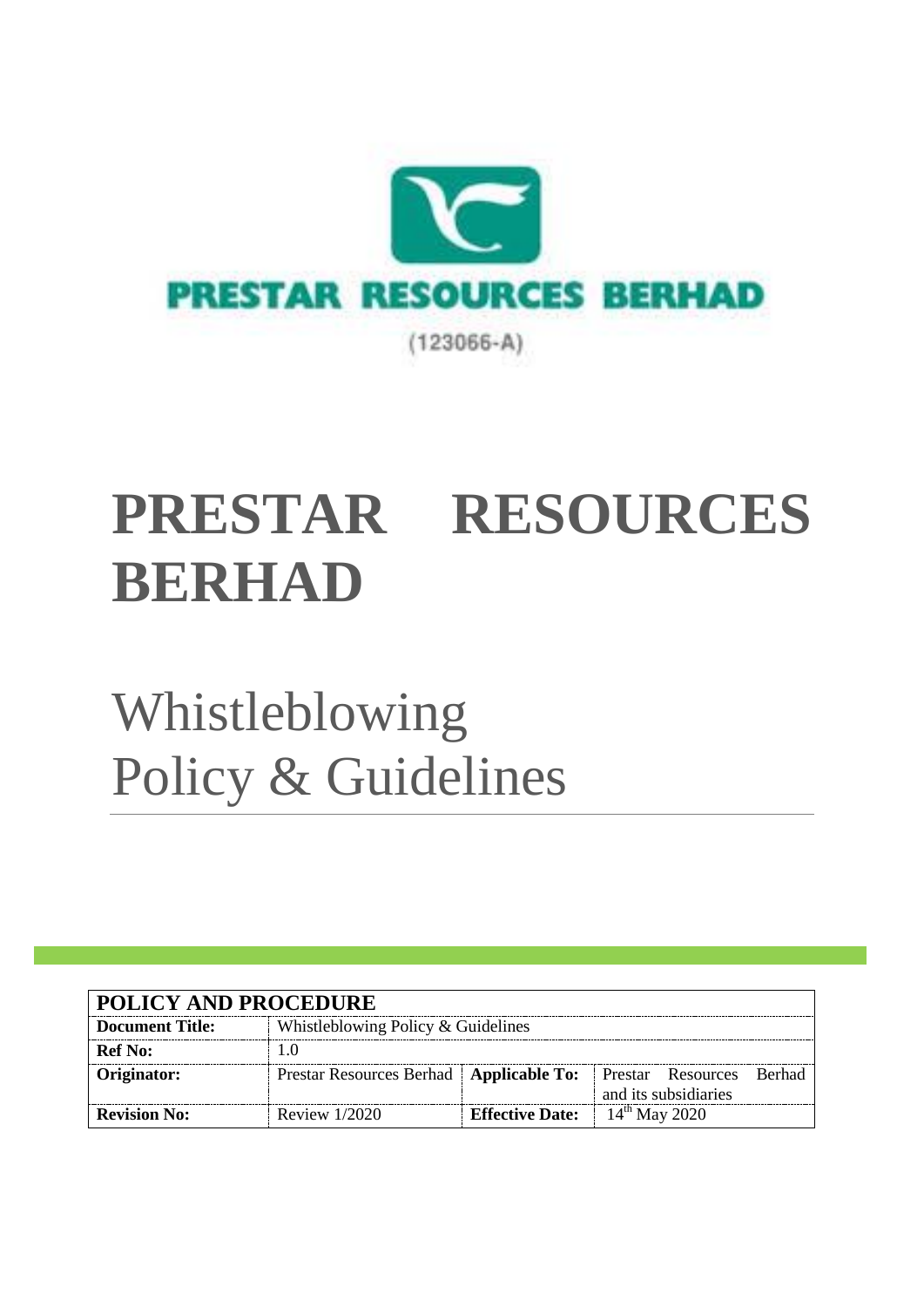

| <b>Table of Contents</b> |  |  |
|--------------------------|--|--|
|--------------------------|--|--|

| 1.0                                                                 |  |  |  |
|---------------------------------------------------------------------|--|--|--|
| 2.0                                                                 |  |  |  |
| 2.1                                                                 |  |  |  |
| 2.2                                                                 |  |  |  |
| 2.3                                                                 |  |  |  |
| 2.4                                                                 |  |  |  |
| 2.5                                                                 |  |  |  |
| 2.6                                                                 |  |  |  |
| 2.7                                                                 |  |  |  |
| 2.8                                                                 |  |  |  |
| 2.9                                                                 |  |  |  |
| 2.10                                                                |  |  |  |
| 2.11                                                                |  |  |  |
| 2.12                                                                |  |  |  |
| 2.13                                                                |  |  |  |
| 3.0                                                                 |  |  |  |
| 3.1                                                                 |  |  |  |
| 3.2                                                                 |  |  |  |
| 3.3                                                                 |  |  |  |
| 3.4                                                                 |  |  |  |
| 3.5                                                                 |  |  |  |
| 4.0                                                                 |  |  |  |
| 5.0                                                                 |  |  |  |
| 6.0                                                                 |  |  |  |
| 7.0                                                                 |  |  |  |
| APPENDIX A: EXAMPLE FORMAT OF REPORT TO BE USED BY WHISTLEBLOWER 16 |  |  |  |
|                                                                     |  |  |  |
| APPENDIX C: REPORTING PROCESS AND PROCEDURES FLOWCHART FOR          |  |  |  |
|                                                                     |  |  |  |
|                                                                     |  |  |  |
|                                                                     |  |  |  |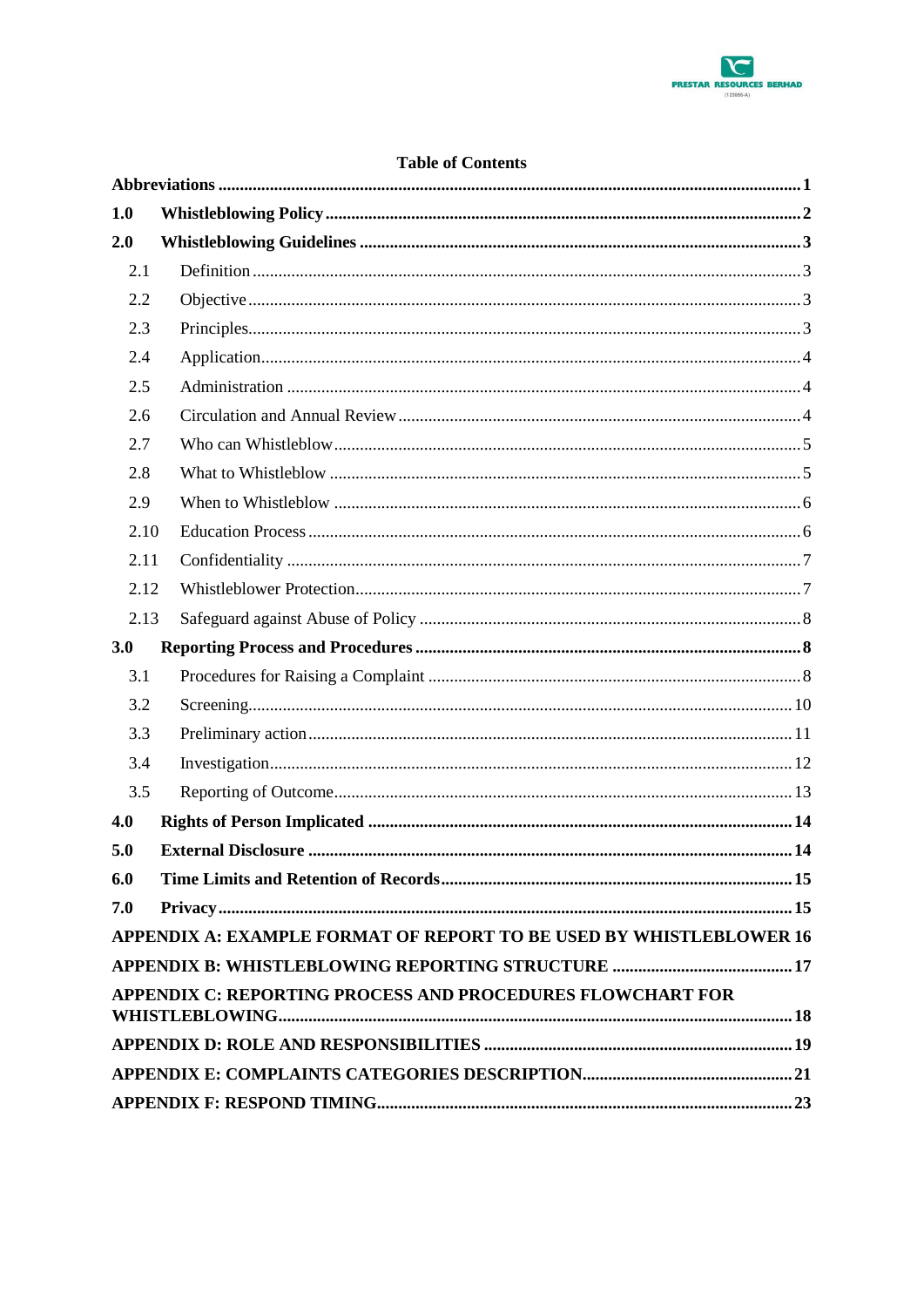

## <span id="page-2-0"></span>**Abbreviations**

| <b>GEC</b> | Group Executive Chairman        |  | <b>HODs</b>   | <b>Head of Departments</b>                                                                  |
|------------|---------------------------------|--|---------------|---------------------------------------------------------------------------------------------|
| <b>GMD</b> | Group Managing Director         |  | Prestar Group | <b>Prestar Resources Berhad</b>                                                             |
| <b>GED</b> | Group Executive Director        |  | AC/BAC        | <b>Board Audit Committee</b>                                                                |
| <b>GFD</b> | <b>Group Financial Director</b> |  | CoC           | Code of Conduct                                                                             |
| ED         | <b>Executive Director</b>       |  | <b>GHR</b>    | Group HR & Administration<br>Manager/General<br><b>Manaher/Assistant General</b><br>Manager |
| <b>BOD</b> | Board of Directors              |  |               |                                                                                             |

In this manual, the following abbreviations shall have the following meaning unless otherwise stated: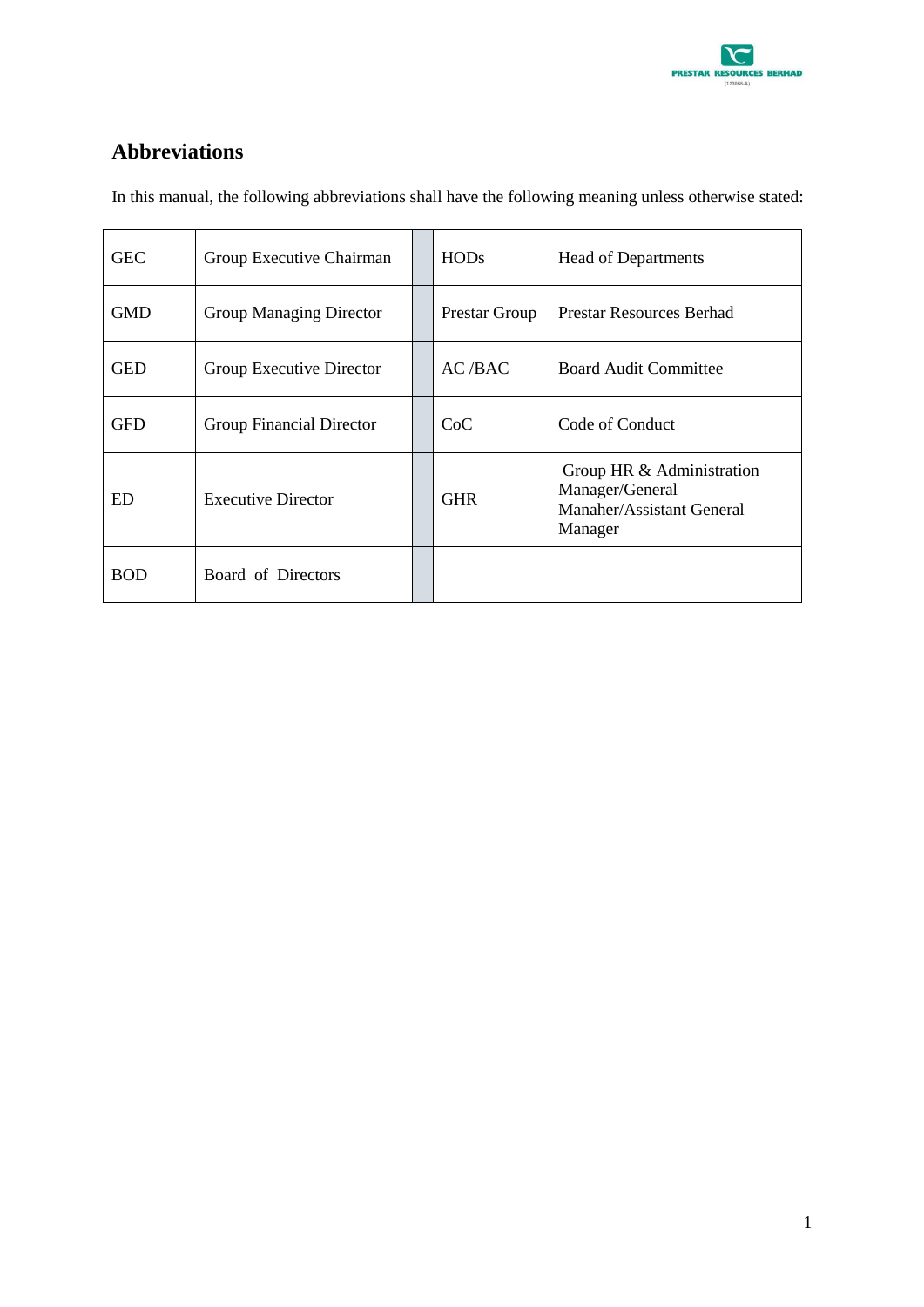

#### <span id="page-3-0"></span>**1.0 Whistleblowing Policy**

In line with good corporate governance practices, the Board of Directors ("BOD") and Management of Prestar Resources Berhad ("Prestar" or "the Company") and its subsidiary companies (collectively known as the "Prestar Group" or "the Group") encourage its employees, directors and stakeholders to commit to the highest possible standards of integrity in the conduct of its business activities. Consistent with this commitment, the policy aims to support good management practices and sound corporate governance practices within the Group.

This policy aims to provide a structured mechanism for its employees, directors and associates ("reporting individual") to raiseor report suspected and/or known misconduct, wrongdoings, corruption and instances of fraud, waste, and/or abuse involving the resources of the Company to provide reassurance that they shall be protected from reprisals or victimisation for whistleblowing in good faith.

For the purpose of this policy, the wrongful activities or wrongdoings refers to any potential violations or concerns relating to any laws, rules, regulations, acts, ethics, integrity and business conduct, including any violations or concerns relating to malpractice, illegal, immoral, embezzlement and fraudulent activities which may affect the business and image of Prestar.

The BOD of Prestar has a stewardship responsibility to communicate the requirements of this policy and to guide the organisation in dealing with concerns arising from wrongful activities or wrongdoings.

The Policy of the BOD is:

#### **1. To encourage active and moral obligation to report wrongdoings**

All employees and others are required to report any ongoing or suspected wrongful activities or wrongdoings at the earliest possible stage through the proper channel of reporting so that immediate action can be taken.

#### **2. To use internal disclosure to report wrongdoings**

As far as reasonable, internal disclosure is encouraged and used to avoid unwarranted publicity..

#### **3. To protect the whistleblower**

Where the disclosure is made in good faith, the whistleblower shall be protected against victimisation or other adverse treatment.

#### **4. To ensure appropriate and fair disciplinary actions**

All actions taken against the alleged wrongdoers would be fair and without prejudice.

#### **5. To require that an effective whistleblowing guideline be established and maintained by Prestar**

Whistleblowing guidelines shall be sufficient to:

- Prohibit legal sanctions for retaliatory action taken against the whistleblower;
- Establish timely, feedback, response and remedial and/or corrective action;
- **Ensure that this policy is properly communicated to all employees;**
- Establish procedures to maintain records confidentiality and retention; and
- Embed integrity, transparency and accountability within the business.

Mr. Lou Swee You Audit Committee Chairman Dated: 6<sup>th</sup> May 2020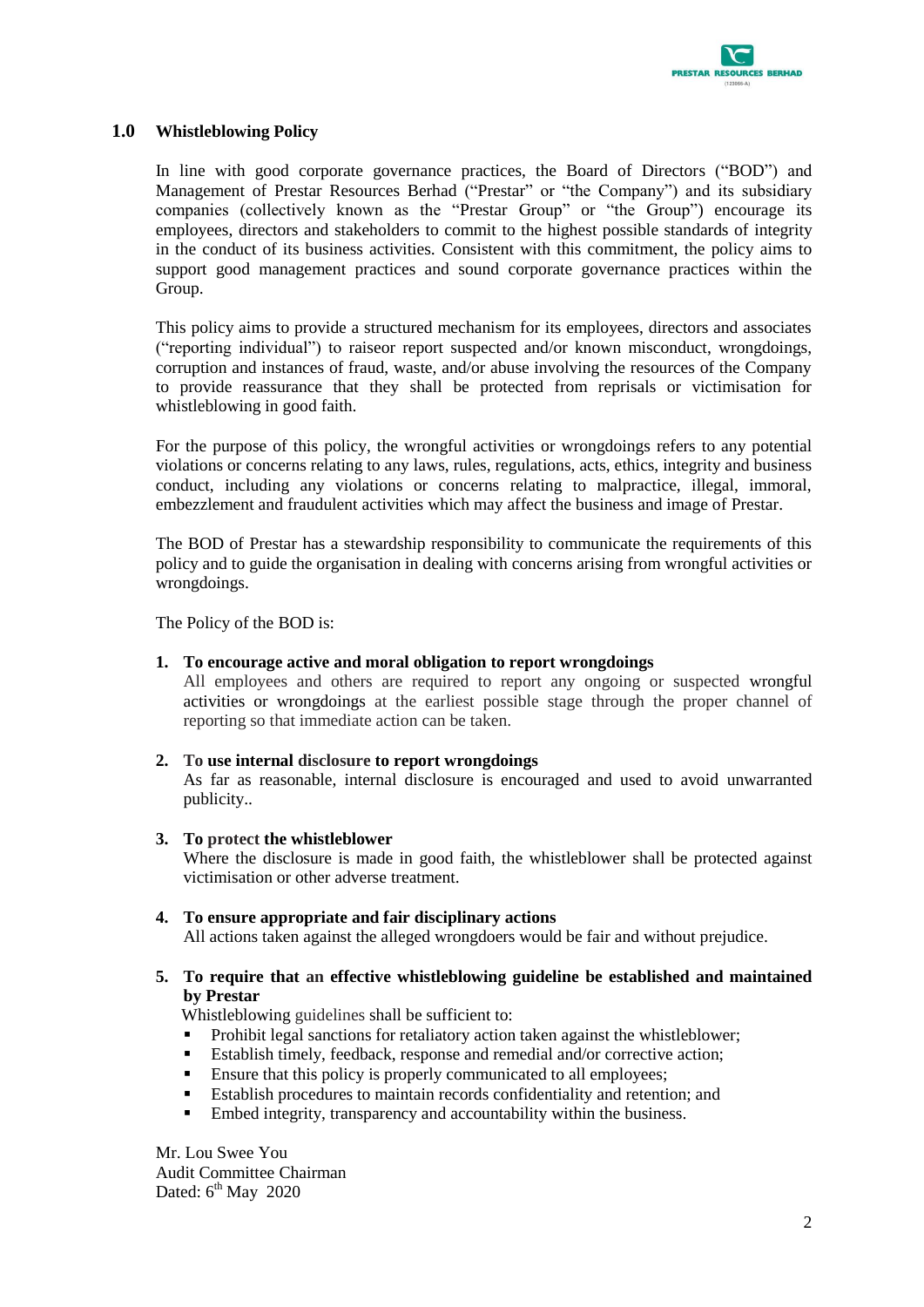

#### <span id="page-4-1"></span><span id="page-4-0"></span>**2.0 Whistleblowing Guidelines**

#### **2.1 Definition**

The word whistleblowing in the context of this Whistleblowing Guidelines ("this Guidelines") refers to a situation where a person (internal or external) raising or reporting concerns at an early stage about an ongoing or suspected wrongful activities or wrongdoing within the Group.

The person who raises or reports concern(s) of wrongful activities or wrongdoings within the Group is referred as "whistleblower".

For the purpose of this Guidelines, the wrongful activities or wrongdoings refers to any potential violations or concerns relating to any laws, rules, regulations, acts, ethics, integrity and business conduct, including any violations or concerns relating to malpractice, illegal, immoral, embezzlement and fraudulent activities which shall affect the business and image of the Group.

#### <span id="page-4-2"></span>**2.2 Objective**

To provide an avenue and a structured mechanism for a person to raise or report concerns at an early stage about an ongoing or suspected wrongful activities or wrongdoing within the Group and, to protect the values of integrity, transparency and accountability in where the Group conducts its business and affairs.

#### <span id="page-4-3"></span>**2.3 Principles**

The Whistleblowing Policy is based on several key principles such as following:

- 2.3.1 To establish formal and written Guidelines to provide a transparent method of addressing issues relating to whistleblower, such as answering standard questions, providing information and offering explanations.
- 2.3.2 To apply as a control measure to alert the Management to take the necessary remedial and/or corrective actions before a problem became a serious crisis.
- 2.3.3 To communicate to all employees and others on what the Whistleblowing Policy and Guidelines is and the key processes.
- 2.3.4 To encourage and enable employees and others to be able to report irregularities in good faith within the Group prior to seeking resolution outside the Group and without having to fear that their action may have adverse consequences.
- 2.3.5 To provide timely feedback and response.
- 2.3.6 To verify the report incidents in the appropriate manner and, if the reports are confirmed, all necessary steps to identify appropriate remedies shall be taken promptly.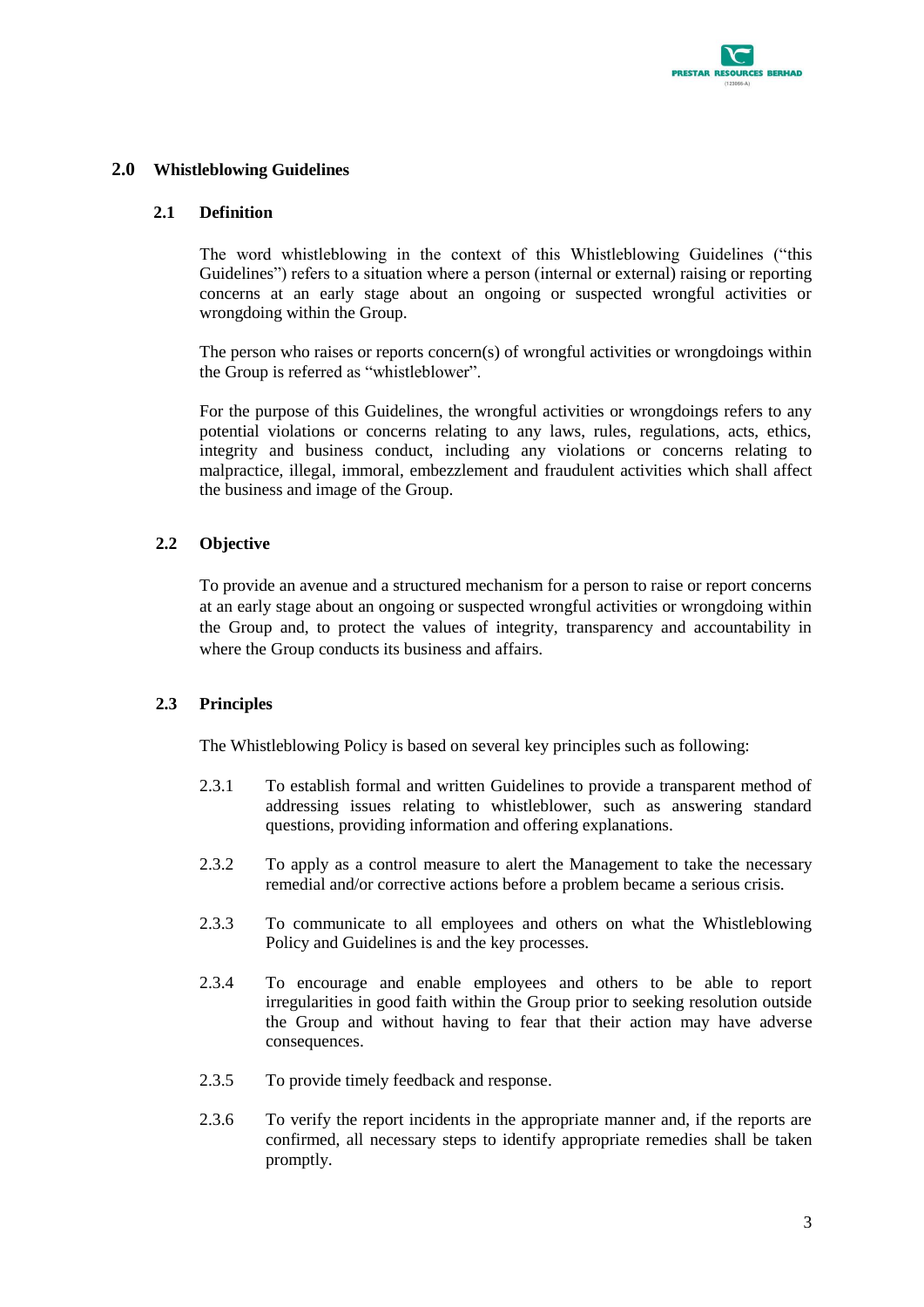

2.3.7 To ensure effective implementation of this Guidelines. This shall enhance Prestar's accountability in preserving its integrity and may be able to stand up to public scrutiny. This in turn enhances and builds credibility of our stakeholders.

#### <span id="page-5-0"></span>**2.4 Application**

- 2.4.1 This Guideline is intended to complement the existing internal controls system and, channels of communication and reporting lines within the Group.
- 2.4.2 The Whistleblowing Policy and Guidelines applies to all employees and others who want to report any wrongful activities or wrongdoings in good faith. The policy aims to provide an avenue to raise concerns and receive feedback on any action taken.
- 2.4.3 This policy is intended to cover concerns which fall outside the scope of other Prestar's existing procedures which already are included in or covered by other policies e.g. retaliation, discrimination and victimisation.
- 2.4.4 This Guideline shall not apply to personal grievances. Such complaints shall be dealt by Prestar's designated personnel as set out in **Appendix E: Complaints Categories Description.**

#### <span id="page-5-1"></span>**2.5 Administration**

- 2.5.1 The BOD, through the Audit Committee, shall exercise the oversight function over the administration of the policy and endorsed the policy.
- 2.5.2 The Management of Prestar shall adopt this Guidelines.
- 2.5.3 The administration of the policy and guidelines shall be carried out by the GMD of Prestar.
- 2.5.4 The GMD shall propose to the Management any necessary amendments to the Guidelines for adoption before the presentation to the BOD for endorsement.

#### <span id="page-5-2"></span>**2.6 Circulation and Annual Review**

- 2.6.1 The Whistleblowing Policy shall be made available to public via the Prestar's public website.
- 2.6.2 As for internal circulation within the Group, the Whistleblowing Policy and Guidelines shall be made available via circulation of memo/ email. It shall be deemed that all employees of the Group are aware, has read and understand the content of Whistleblowing Policy and Guidelines.
- 2.6.3 The Guideline shall be reviewed on annual basis by the BOD to ensure that the Guidelines are in accordance with Prestar's business environment and the relevant standards, act and law.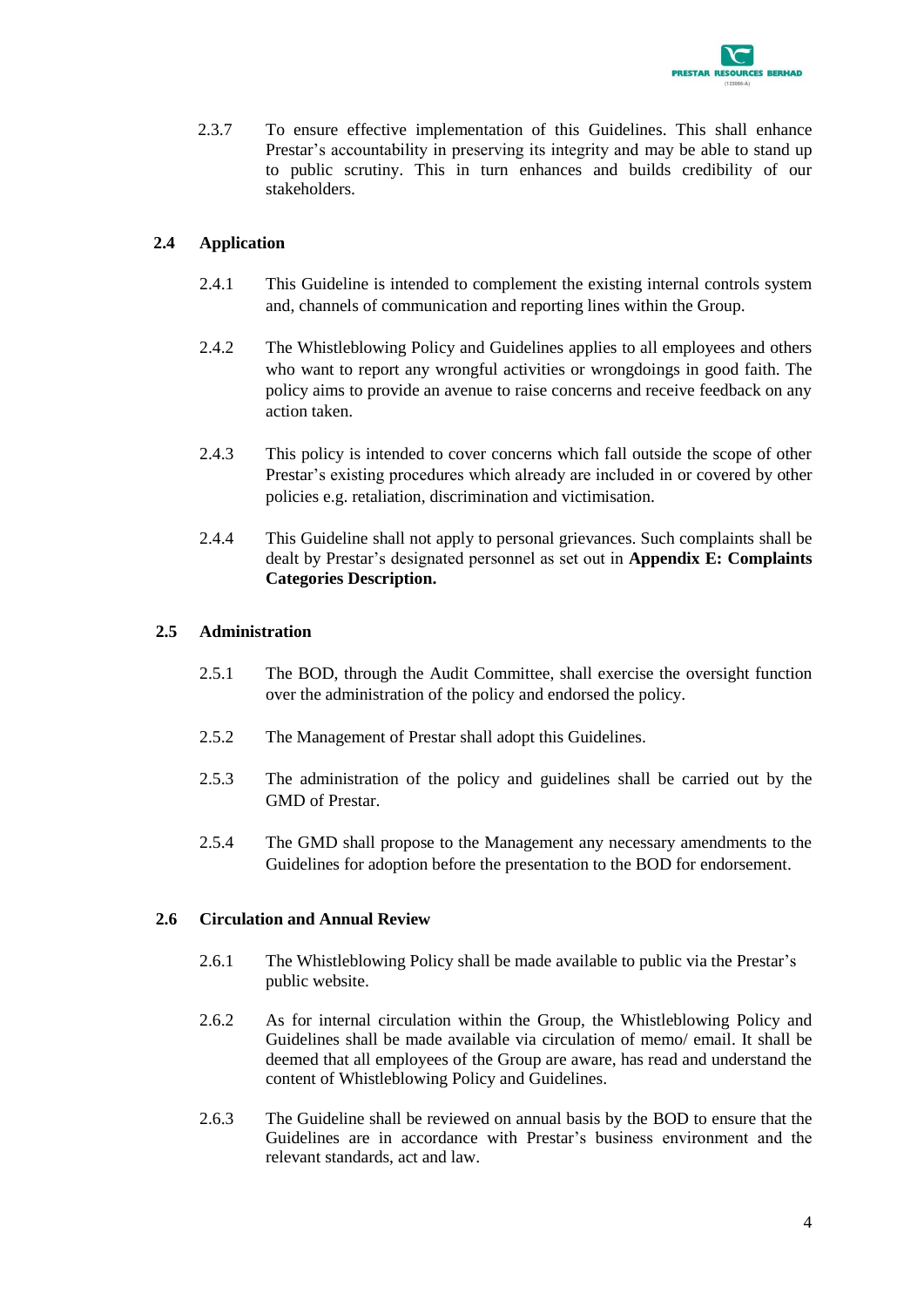

The amendments shall be updated in Prestar's public website and circulation of memo/ email accordingly.

#### <span id="page-6-0"></span>**2.7 Who can Whistleblow**

- 2.7.1 Once the Whistleblowing Policy and Guidelines are fully implemented, any of the following individuals can make a disclosure:
	- a. Employees of the Group including, employees on contract terms, temporary or short-term employees and employees on secondment;
	- b. Board members and Management;
	- c. Ex-employees;
	- d. Financiers;
	- e. Customers;
	- f. Business partner;
	- g. Shareholders; and
	- h. Vendors for the Group which includes agents, contractors, suppliers, advisors, consultants, internal and external auditors.
- 2.7.2 No employee or Director may use their position to prevent an individual to report any ongoing and suspected wrongful activities or wrongdoings.
- 2.7.3 If an individual is unsure whether a particular act or omission constitutes a wrongful activity or wrongdoing under Whistleblowing Policy and Guidelines, he or she is encouraged to seek advice or guidance from the GHR and/or Audit Committee Chairman for more clarification.

#### <span id="page-6-1"></span>**2.8 What to Whistleblow**

- 2.8.1 A qualified disclosure shall be made if it relates to one or more of the following wrongful activities or wrongdoings by any employees or service providers in the conduct of Prestar Group's business or affairs that is being, has been, or is likely to be, committed:
	- a. Fraud, bribery, corruption/corrupt practices, forgery, cheating and malpractices;
	- b. Non-disclosure of conflict of interest situation;
	- c. Misappropriation of unauthorised use of the Group's funds or assets;
	- d. Sale of proprietary information and/or collusion with competitors;
	- e. Failure to comply with legal obligations or regulatory requirements;
	- f. Criminal breach of trust or offence;
	- g. Collusion and money laundering;
	- h. Misuse or abuse of the Group's funds or assets or assets misappropriation;
	- i. Financial irregularity or financial fraudulent within Prestar;
	- j. Breach of the Group's Standard Operating Procedures or Financial Authority Limit;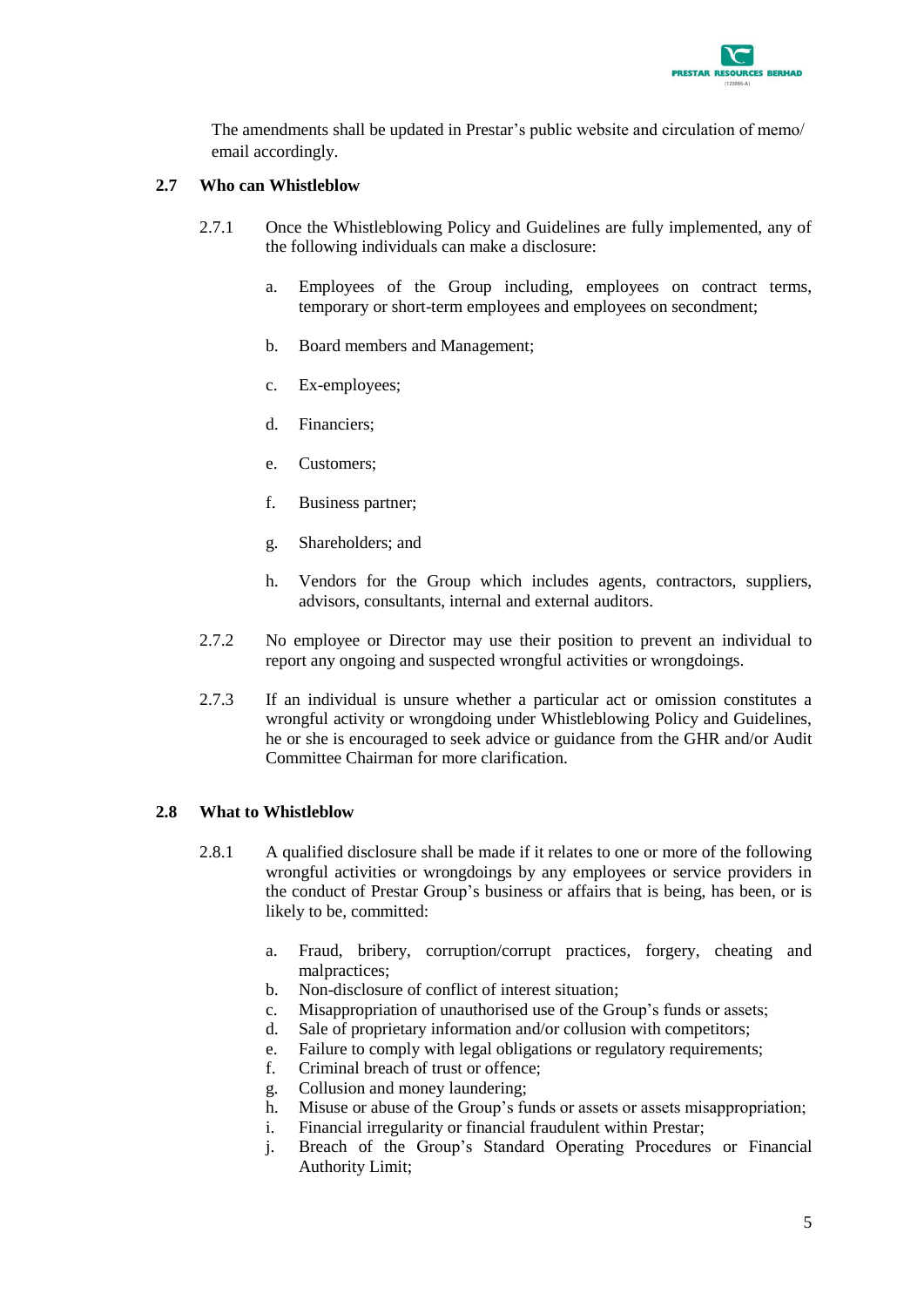

- k. Repeated ill treatment of a client/customer/supplier despite a complaint being made;
- l. Activities, which otherwise amount to serious improper conduct, including Prestar's Code of Conduct ("CoC");
- m. Actions which endanger the health or safety of employees or the public and the environment;
- n. Actions which endanger National and public interest;
- o. Gross mismanagement within the Group;
- p. Illegal or unlawful conduct or failure to comply with the provisions of the Government Laws and Regulations where the wrongdoer, knowingly, disregards or does not comply with such provisions;
- q. Sexual harassment;
- r. Knowingly directing or advising a person to commit any of the above wrongdoings; and
- s. Any action which is intended to conceal any of the above.

The above list is not exhaustive and there may be instances where whistleblower(s) would need to exercise judgement.

- 2.8.2 A whistleblower shall not be expected to prove the truth of an allegation but he or she should be able to demonstrate that there are sufficient grounds to have a reasonable belief that something is wrong, and the report is not for personal gain. Malicious allegation shall be treated as gross misconduct and if proven may lead to dismissal of employment.
- 2.8.3 If an individual is unsure whether a particular act or omission constitutes a wrongful activity or wrongdoing under Whistleblowing Policy and Guidelines, he or she is encouraged to seek advice or guidance from the GHR and/or the Audit Committee Chairman for more clarification.

#### <span id="page-7-0"></span>**2.9 When to Whistleblow**

- 2.9.1 A whistleblower shall immediately come forward with any information that he or she, in good faith, reasonably believes discloses a wrongful activity or wrongdoing is likely to happen, is being committed or has been committed.
- 2.9.2 However, he or she is not expected to first obtain substantial evidence of proof beyond reasonable doubt when making a disclosure. If he or she knows as a matter of fact that there are serious risks that a wrongful activity or wrongdoing is going to take place, such bona fide concerns shall be raised immediately i.e. the whistleblower is able to show the reasons for concern.

#### <span id="page-7-1"></span>**2.10 Education Process**

2.10.1 Training and awareness on whistleblowing key processes and updates shall be communicated via continuous training and awareness programmes and, via circulation of memo/ email.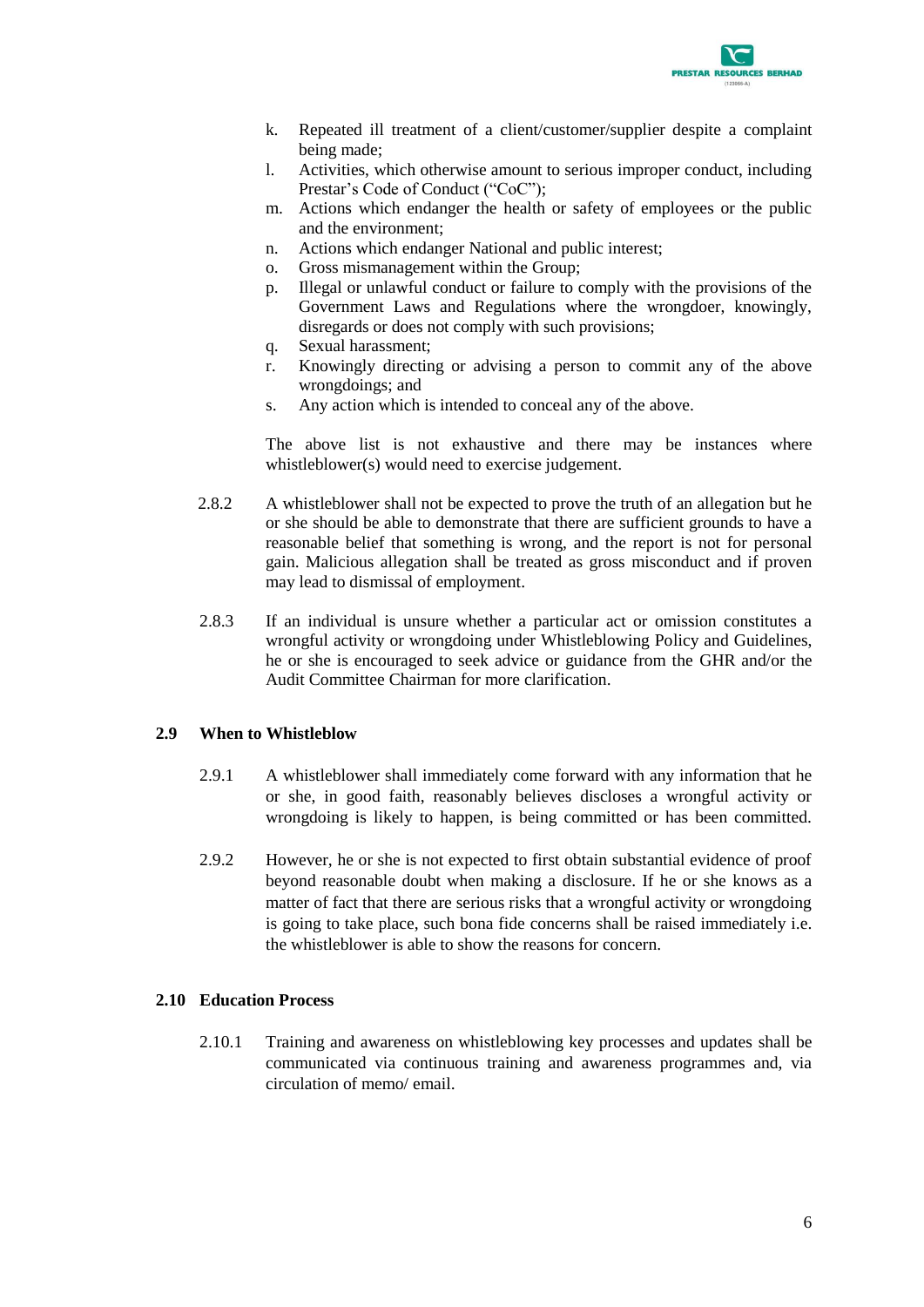

#### <span id="page-8-0"></span>**2.11 Confidentiality**

- 2.11.1 The Whistleblowing Policy and Guidelines is intended to safeguard the safety of the whistleblower's identity, and therefore undertakes to treat all whistleblowing reports as confidential.
- 2.11.2 All reports of violation or suspected violation shall be kept as confidential to the extent possible, consistent with the need to conduct adequate investigation, unless otherwise required by law. Every effort shall be made to protect the whistleblower's identity.
- 2.11.3 The Guidelines provides assurances that the reporting mechanism for whistleblowing is set up in a structured and systematic manner to safeguard the information and the identity of the whistleblower. By setting up the necessary system to safeguard the confidentiality, the interests of the whistleblower shall be protected from possible harm through retribution by those who stand to benefit the reported misconduct.
- 2.11.4 The perception and the reality of safety of the information and the whistleblower identify are crucial to provide courage and confidence for individuals to speak up or report any sensitive issues that they believe in good faith that could have negative repercussion to the Group.
- 2.11.5 Approaches for confidential advice to outside parties, such as lawyers, enforcement agencies or other external safe channels are acceptable, but that the Whistleblowing Policy and Guidelines Document is designed to prevent any unnecessary public disclosure of concerns.

#### <span id="page-8-1"></span>**2.12 Whistleblower Protection**

2.12.1 Upon making a disclosure in good faith, based on reasonable grounds and in accordance with the procedures pursuant to this Guidelines, the whistleblower's identity shall be protected i.e. kept confidential unless otherwise required by law or for purposes of any proceedings by or against the Group.

> However, the Company shall honour the request of the whistleblower if he or she request to maintain his or her identify confidential.

> If situation arises where the report launched by the whistleblower cannot be preceded without revealing the identity of the whistleblower, the Audit Committee Chairman shall discuss with the whistleblower to determine the best available options taking into consideration the request of the whistleblower and to safeguard the interest of the Group.

2.12.2 Where a whistleblower makes a report under this policy in good faith, reasonably believed to be true; the whistleblower shall be protected from harassment or victimisation within the Group, dismissal, disciplinary procedures or any other form of retaliatory action should the disclosure turn out to be inaccurate or false. Retaliation includes harassment and adverse employment consequence.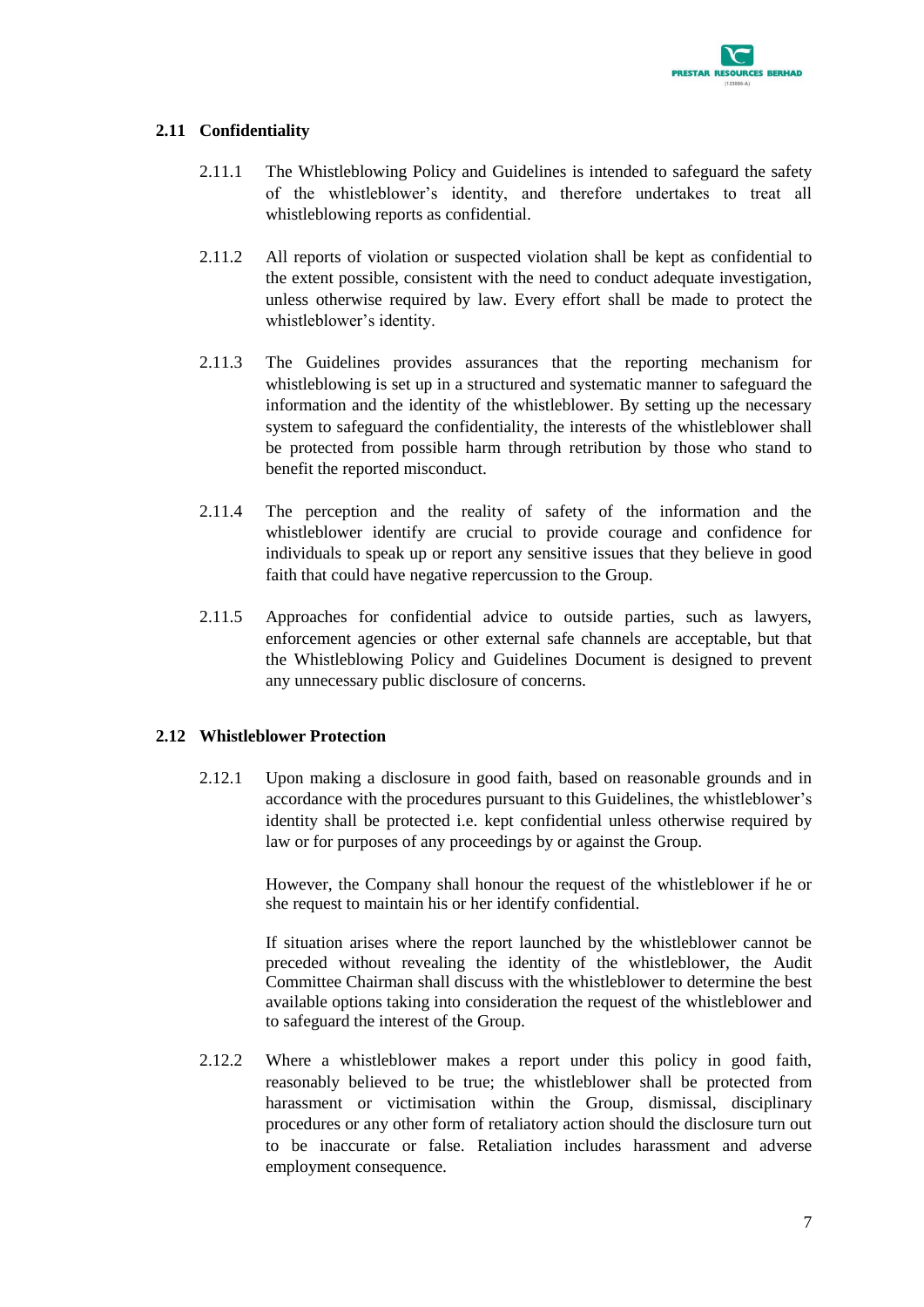

- 2.12.3 The Group shall not tolerate punishment or unfair treatment when concerns are raised in good faith. A whistleblower who reports a contravention or a concern shall be given protection and shall in no way be put at a disadvantage as a result of his or her report.
- 2.12.4 Any employee who shows the act of retaliation against the whistleblower who has reported a violation in good faith shall be subjected to disciplinary action by the Group in accordance with the CoC of Prestar.

#### <span id="page-9-0"></span>**2.13 Safeguard against Abuse of Policy**

- 2.13.1 Reporting under this policy, however, would not immunise or shield a whistleblowing against action following from his or her intentional misconduct, which includes wilfully making allegations through the whistleblowing mechanism that the whistleblower knows to be false or makes with the intent to misinform or tarnish the reputation or others or due to personal gain.
- 2.13.2 Where a whistleblower makes a report not in good faith or reasonably believed not to be true, the whistleblower may not be protected and shall be subjected to Disciplinary Action by the Company in accordance with the CoC of Prestar.
- 2.13.3 Malicious rising of unfounded allegations is a disciplinary offence and shall be subjected to disciplinary action by the Company in accordance with the CoC of Prestar.

#### <span id="page-9-2"></span><span id="page-9-1"></span>**3.0 Reporting Process and Procedures**

#### **3.1 Procedures for Raising a Complaint**

- 3.1.1 When an individual is of the opinion that a specific concern falls within the scope of this Guidelines and cannot be solved through the Group's existing internal written procedures / control systems, he or she can choose to make a report orally or in writing and submit it to Audit Committee Chairman. If he or she decides to raise a matter orally, the respective employee shall be requested to make a written statement subsequently. The example format of the report to be used by the whistleblower is provided in **Appendix A.**
- 3.1.2 In deciding whether or not an employee has acted reasonably, all circumstances shall be taken into consideration but in particular:
	- a. The identity of the person to whom the disclosure is made;
	- b. The seriousness of the relevant "wrongful activity" or "wrongdoing" and the impact to the Group, e.g. reputation and financial;
	- c. whether the "wrongful activity" or "wrongdoing" is continuing or is likely to occur in the future;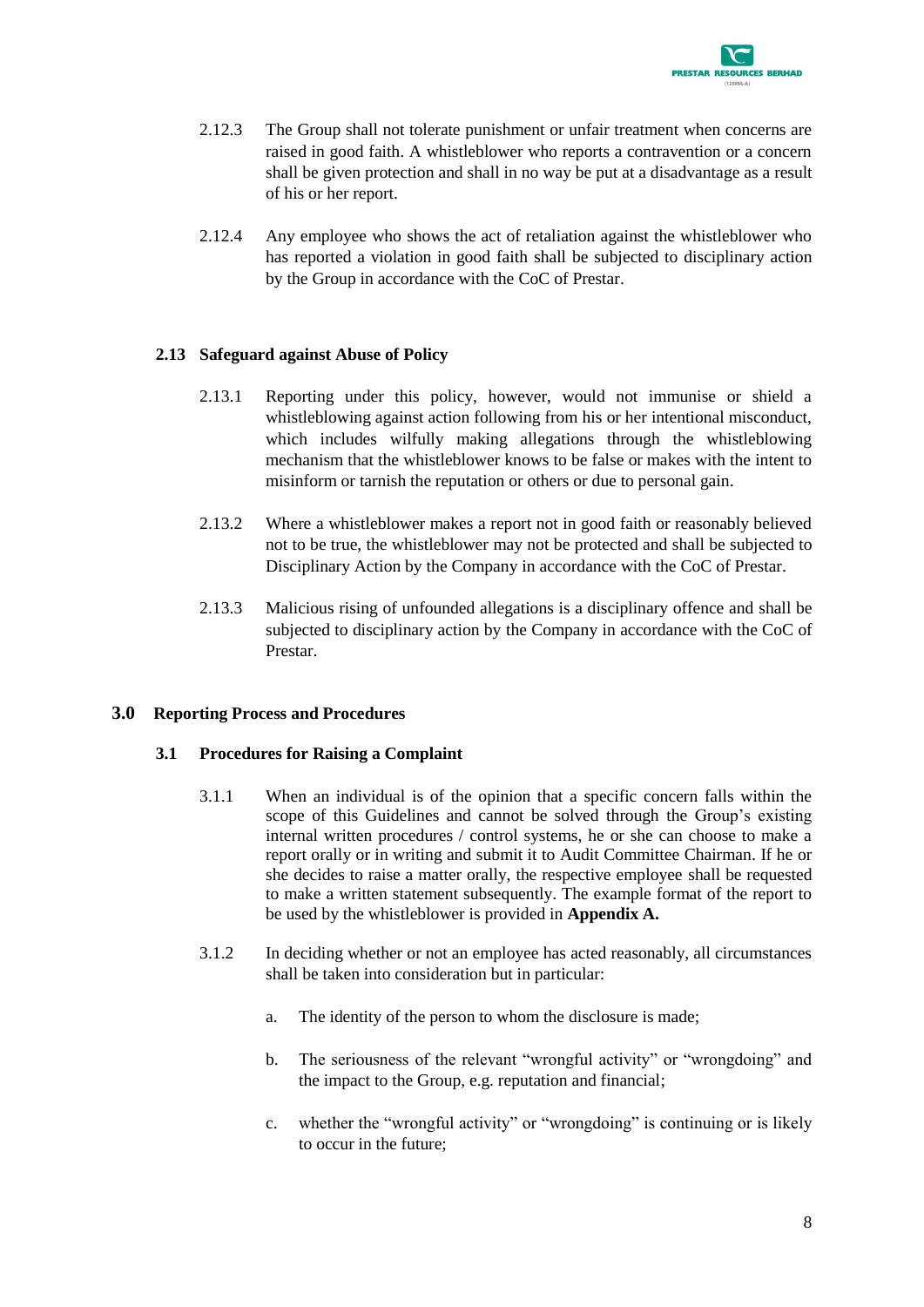

- d. whether the disclosure is made in breach of a duty of confidentiality owed by the employer to any other person;
- e. any action the employee or other person might be reasonably be expected due to previous unfavourable disclosure; and
- f. whether the complaints rose has taken into consideration the existing internal controls.
- 3.1.3 Disclosure which include those relating to financial reporting, unethical or illegal conduct, shall be reported directly to the Audit Committee Chairman. Employment related concerns can be reported to the respective subsidiary Human Resources.
- 3.1.4 When the whistleblower choose to put in writing in the event he or she feels the issues or concerns are sufficiently serious, the whistleblower can either email their complaint letter to the Audit Committee Chairman at [whistleblow@prestar.com.my](mailto:whistleblow@prestar.com.my) or mail the letter by marking "Private and Confidential" to the following address:

To: Audit Committee Chairman of Prestar Resources Berhad c/o: Securities Services (Holdings) Sdn Bhd Level 7, Menara Milenium, Jalan Damanlela Pusat Bandar Damansara, Damansara Heights, 50490 Kuala Lumpur, Malaysia

- 3.1.5 The envelope and email shall only be opened by the Audit Committee Chairman and the whistleblower shall be responded in accordance with the respond timing as included in **Appendix F**, to confirm receipt of the complaint letter. A respond letter shall be sent to the address as specified by the whistleblower in the complaint letter or, his or her email.
- 3.1.6 The whistleblowing reporting structure is provided in **Appendix B**.
- 3.1.7 The whistleblower is encouraged to put their names to allegations because appropriate follow-up questions and investigation may not be possible unless the source of the information is identified.
- 3.1.8 The whistleblower is encouraged to disclose his or her particulars including, name, designation, current address and contact numbers to speed up the followup and investigation process.
- 3.1.9 The whistleblower shall inform the Audit Committee Chairman of all details of his or her concerns as reasonably possible, including other details deemed to be useful to facilitate screening and action to be carried out under paragraph 3.2 and 3.3 below, if required.
- 3.1.10 The whistleblower shall refer to **Appendix A: Example Format of Report to Be Used by Whistleblower**, as a guideline for reporting.
- 3.1.11 The whistleblower may be asked to provide further clarifications and information from time to time, for example, if an investigation is conducted.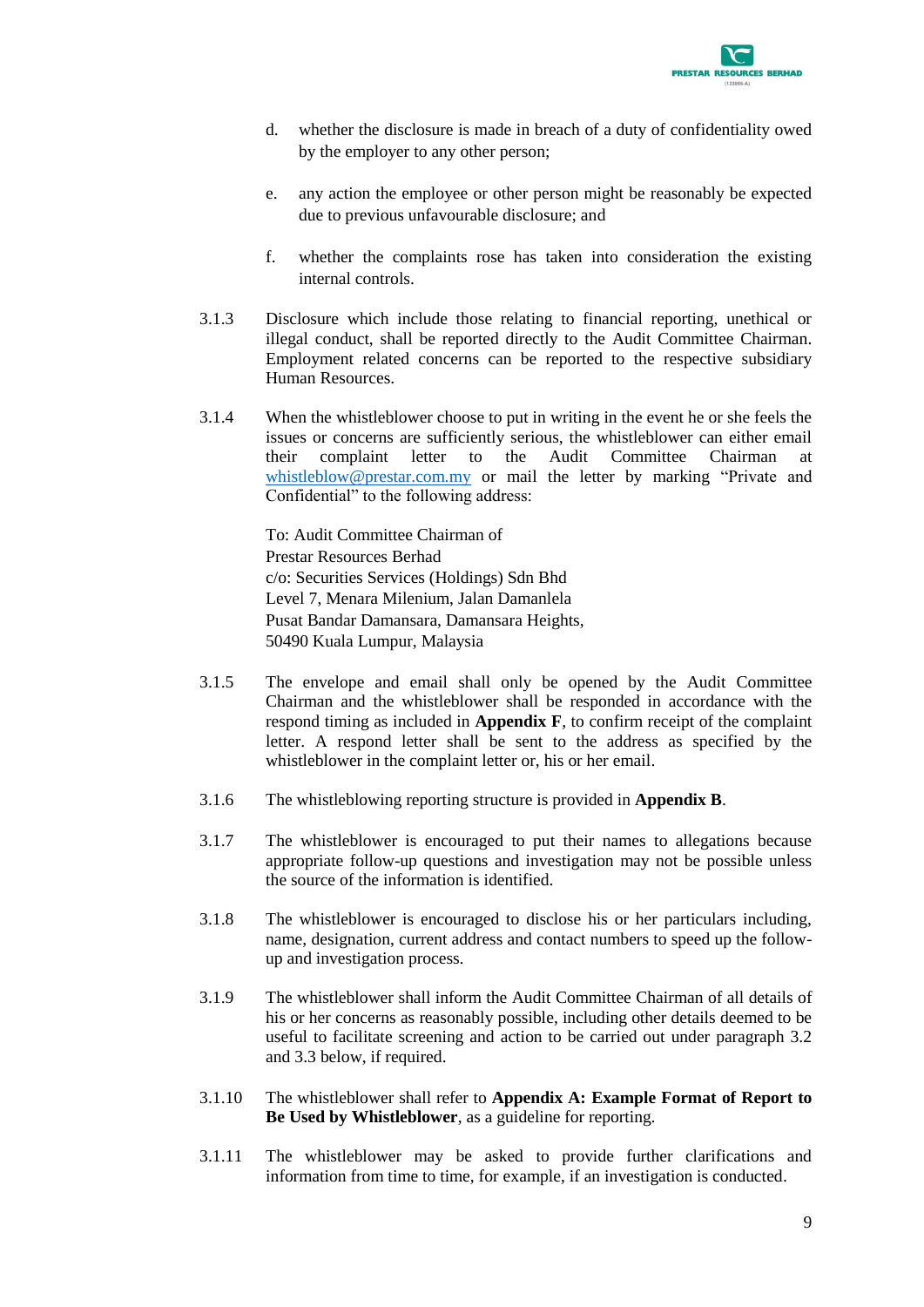

- 3.1.12 In respect of the whistleblower who reports a suspected violation in good faith and is not engaged in questionable conduct, Prestar shall attempt to keep its discussions and actions confidential to the greatest extent possible.
- 3.1.13 However, there may be circumstances where the whistleblower may be needed as a witness. Should this be the case, the Audit Committee Chairman shall discuss the matter with the whistleblower at the earliest opportunity as specified in paragraph 2.12.1. In addition, in the course of investigation, Audit Committee Chairman may need to share information with others on a "need to know" basis subject to the approval from the Management/ BOD of Prestar.

#### <span id="page-11-0"></span>**3.2 Screening**

- 3.2.1 The Audit Committee Chairman may delegate the complaints received to an independent investigator, internal auditor or GHR to screen and assess the whistleblower's disclosure to determine whether it is related to a wrongful activities or wrongdoings specified in paragraph 2.8.1 or excluded from the scope of the Whistleblowing Policy and Guidelines.
- 3.2.2 Initial enquiries shall be made via telephone communication or emails with the whistleblower to decide on how to deal with any concerns raised and determine whether further interview is required, and the form that it should take. Some concerns may be resolved without the need of an interview process.
- 3.2.3 If an interview is required, the Audit Committee Chairman / GHR shall meet with the whistleblower to obtain further information, clarification and documents which may be useful to support the alleged wrongdoings.
- 3.2.4 Upon completion of the initial enquiry and interview process, the complaints shall be categorised into the following four (4) categories:

| Category A | Extreme rated cases       |
|------------|---------------------------|
| Category B | High rated cases          |
| Category C | Medium rated cases        |
| Category D | Personal grievances cases |

- 3.2.5 Upon completion of the screening process, GHR shall prepare a report for complaints under category A, B, C and D which shall include general recommendations to the BAC
- 3.2.6 The following table shows the frequency of whistleblowing reporting to the BAC:

| <b>Reporting</b>               | <b>Contents</b>            |  |
|--------------------------------|----------------------------|--|
| Communication within 7 days    | Category A rated cases     |  |
| Communication within one month | Category B & C rated cases |  |

3.2.7 In the event there is an urgent attention required due to the seriousness of the allegation i.e. for Category A type of complaints, the BAC or the board members shall be updated through verbal communication by the Audit Committee Chairman to determine the appropriate action. The screening process shall be completed on an urgent basis if the complaint on the alleged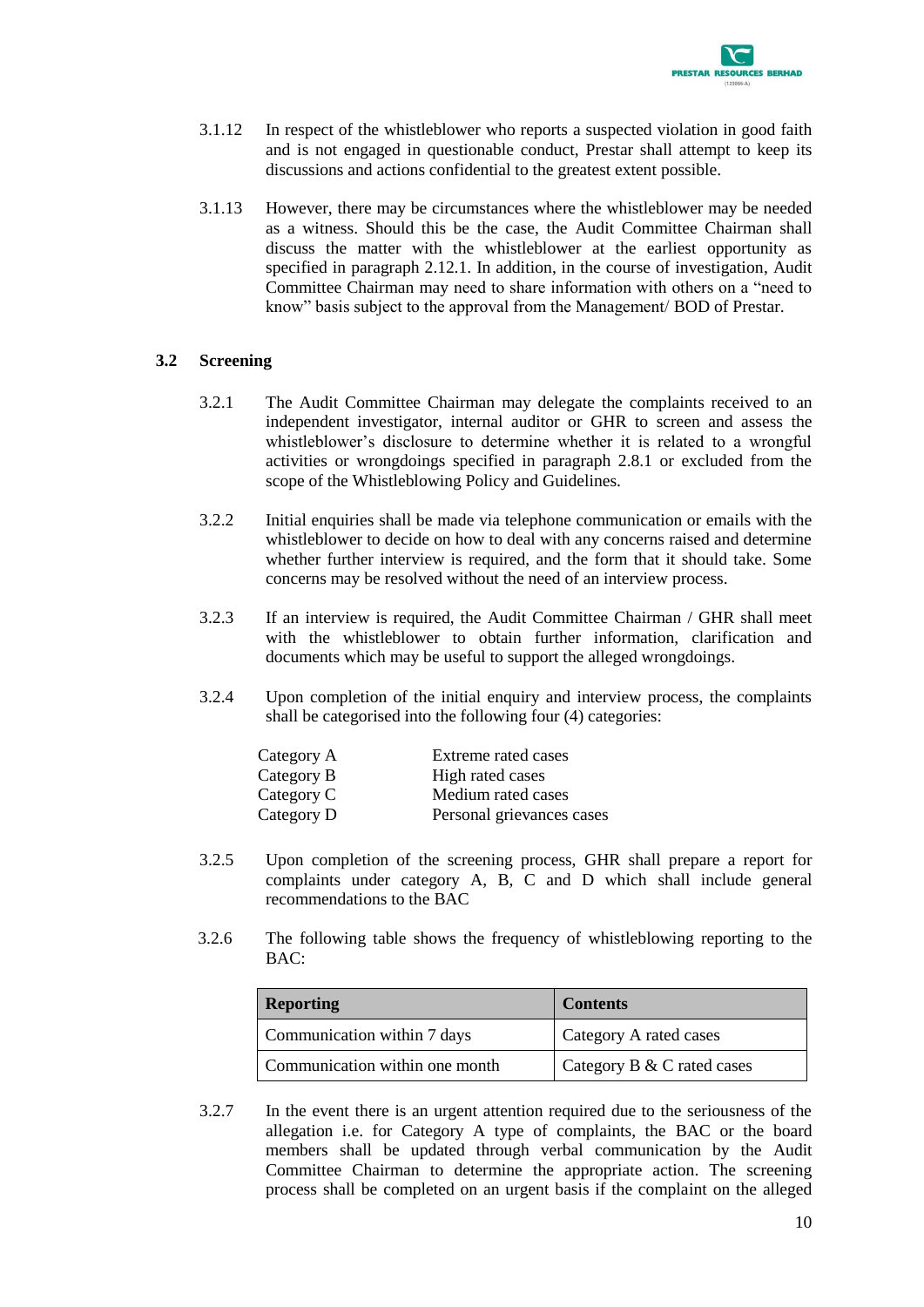

wrongful activities or wrongdoings is capable of causing irreparable harm to the Group's reputation or its financial position.

- 3.2.8 For complaints which are specified under paragraph 2.4.3 and not specified under paragraph 2.8.1 i.e. Category D types of complaints, a separate report stating the nature of complaints, name, current address and contact numbers, the personnel alleged and additional information as required shall be provided to the designated personnel as set out in the **Appendix E** for follow-up.
- 3.2.9 The individuals complaining under the Category D types of complaints shall be directed by the designated personnel as set out in the **Appendix E**.
- 3.2.10 If the whistleblower's disclosure implicates any board members and GHR, the Audit Committee Chairman shall prepare a report which includes general recommendations for the BOD for consideration. (Refer to **Appendix B: Whistleblowing Reporting Structure** for further details).

#### <span id="page-12-0"></span>**3.3 Preliminary action**

- 3.3.1 The BAC shall make decisions including but not limited to any of the following:
	- a. Rejection of the whistleblower's disclosure; or
	- b. Directing investigation by the internal expertise, Audit Committee Chairman or any subject matter experts;
	- c. Suspending the alleged wrongdoer or any other implicated persons from work in accordance with the CoC of Prestar to facilitate any fact-finding or to avoid any whistleblower's exposure to a threat or harm; or
	- d. Referral to the police or any other appropriate enforcement authority.
	- e. Referral to the BOD for decision.
- 3.3.2 All decisions made by the BAC and reasons of action thereof shall be properly documented.
- 3.3.3 If the case is referred to the BOD for decision, the BOD, together with the general recommendations made by the BAC, shall make a decision including but not limited to any of the following:
	- a. Directing investigation by the internal expertise, the Senior Independent Chairman or any subject matter experts; or
	- b. Suspending the alleged wrongdoer or any other implicated persons from work in accordance with the CoC of Prestar to facilitate any fact-finding or to avoid any whistleblower's exposure to a threat or harm, or
	- c. Referral to the police or any other appropriate enforcement authority.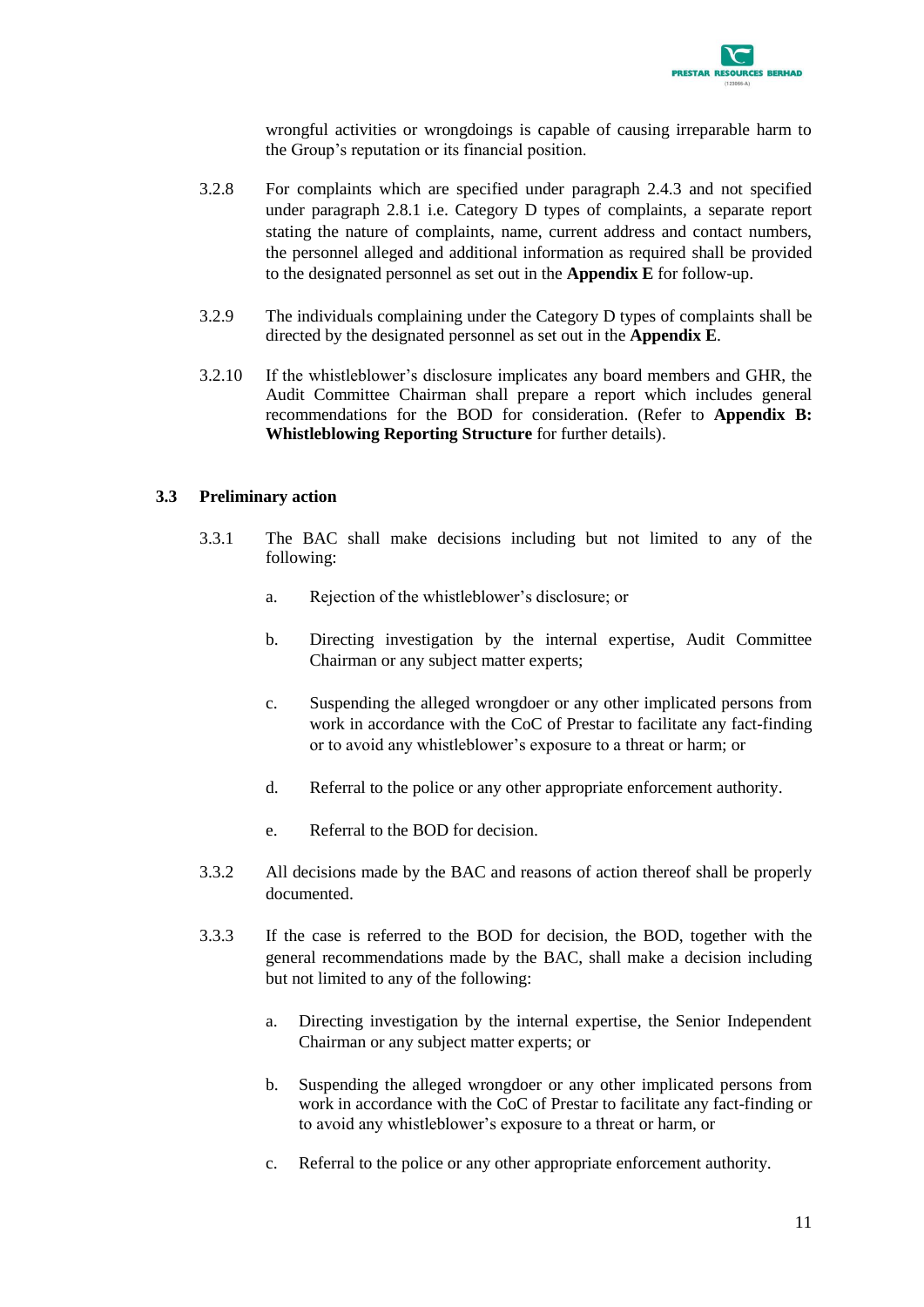

All decisions made by the BAC / BOD and reasons of action thereof shall be recorded in the minutes of meetings of the BAC/ BOD.

3.3.4 Subject to legal constraints, the whistleblower shall be notified of the status of his or her whistleblower's disclosure based on the preliminary action taken by the BAC/BOD as far as reasonably practicable, in good time.

> The status shall be updated by the Audit Committee Chairman upon approval from the BOD.

3.3.5 The alleged wrongdoer shall also be informed of the allegations and given an opportunity to answer the allegations at the upcoming investigation or appeal his or her case. The rights of person are specified under *Paragraph 4.0 – Rights of Person Implicated.*

#### <span id="page-13-0"></span>**3.4 Investigation**

- 3.4.1 The investigation would be carried out under the terms of strict confidentiality, by not informing the subject of the whistleblower's disclosure complaint until (or if) it becomes necessary to do so.
- 3.4.2 The whistleblower and the alleged wrongdoer are expected to give his or her full cooperation in any investigation or any other process carried out pursuant to this Guideline and/ or the disciplinary action in accordance with the CoC of Prestar. The amount of contact between the whistleblower, the alleged wrongdoer and the investigating party shall depend on the nature of the issue and the clarity of the information provided. Further information may be sought from or provided to whistleblower and the alleged wrongdoer.
- 3.4.3 The investigation shall be carried out internally and/ or by outside party and the directive of the investigation could be from the BAC / BOD.
- 3.4.4 As far as possible, all investigations shall be completed within one (1) month. However, complex investigation that requires longer period shall be notified to the BAC / BOD.
- 3.4.5 In the event the whistleblower is implicated or discovered to be or have been involved in any wrongful activities or wrongdoing, he or she may also be investigated so as to complete the fact-finding process in accordance with this Guidelines and/or the disciplinary action of CoC of Prestar.
- 3.4.6 If the alleged wrongdoer or any other implicated persons has/have, or is/are found to have:
	- committed a wrongdoing; or
	- taken serious risks which would likely cause a wrongdoing to be committed

Based on the investigation directed by the BAC / BOD, the action to be taken against that alleged wrongdoer or any other implicated persons shall be subjected to disciplinary action in accordance with the CoC of Prestar, which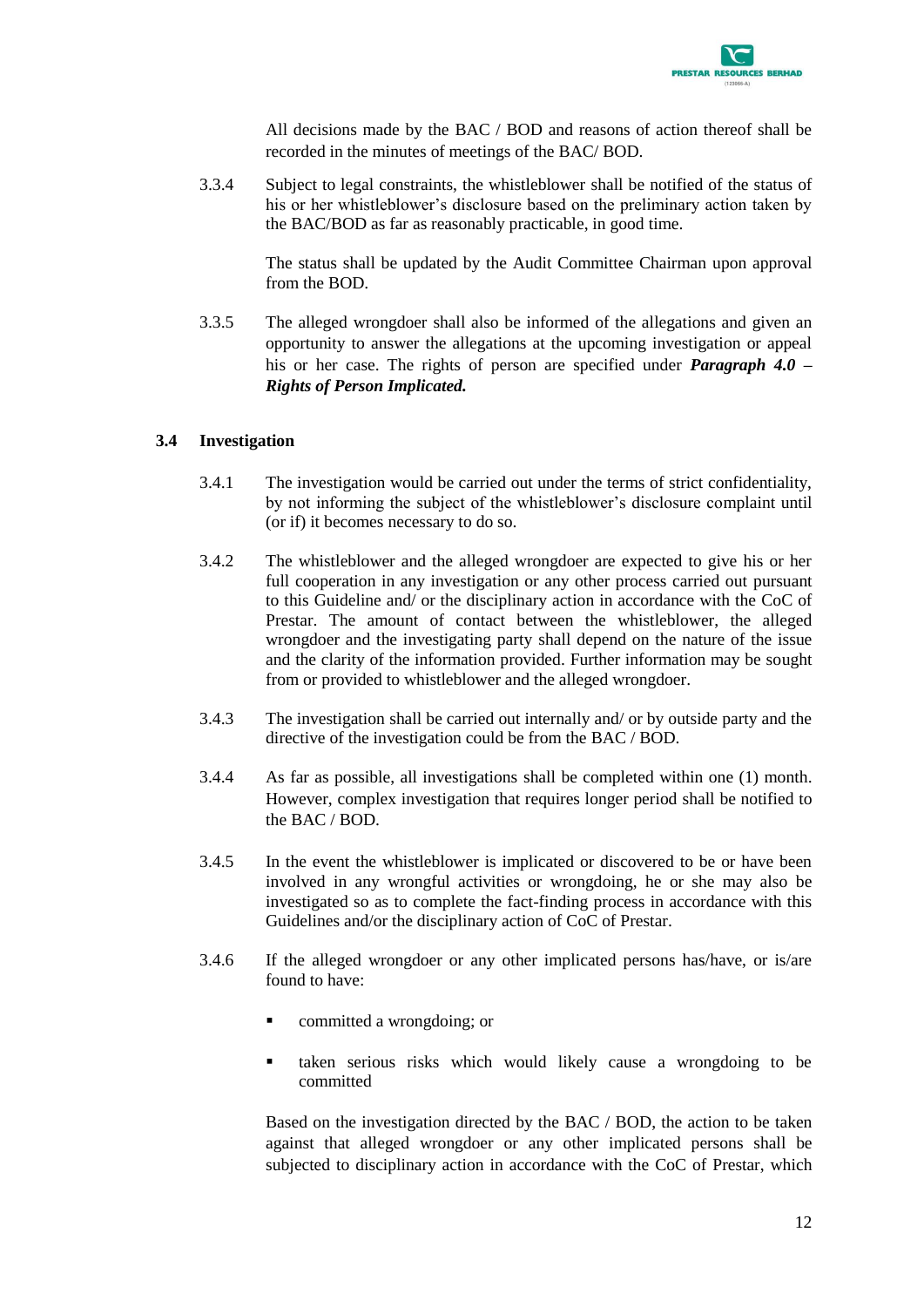

may include formal warning or reprimand, demotion, suspension or termination of employment or services with the Group.

- 3.4.7 The BOD, with the recommendation from the BAC, shall have the final decision on the appropriate measures to be taken including, on whether to pursue any legal actions against alleged wrongdoer or any other implicated persons. The BAC / BOD of Prestar shall seek guidance from legal expert when considered necessary.
- 3.4.8 In circumstances where immediate decision is required, any BAC member, with the recommendation of the Audit Committee Chairman, shall make the decision on the appropriate measures to be taken, on whether to pursue any legal actions against alleged wrongdoer or any other implicated persons. The report shall be presented subsequently to the BAC / BOD for approval and final decision.
- 3.4.9 In the event the implicated personnel are the BAC members, the BOD, based on the investigation report, shall have the final decision on the appropriate measures to be taken including, on whether to pursue any legal actions against alleged wrongdoer or any other implicated persons.
- 3.4.10 All decisions made by the BOD and reasons of action thereof shall be recorded in the Board minutes of meetings.

#### <span id="page-14-0"></span>**3.5 Reporting of Outcome**

- 3.5.1 Subject to any legal constraint, the whistleblower and, if applicable, the alleged wrongdoer shall be notified in writing of the decision of the BAC / BOD, on whether any wrongful activities or wrongdoings specified under paragraph 2.8.1 have occurred or not and the alleged wrongdoer is guilty or not, in good time, and the basis thereof.
- 3.5.2 The notification letter would be signed by the Audit Committee Chairman of Prestar.
- 3.5.3 If the whistleblower is unhappy / dissatisfied with the outcome of the investigation, the whistleblower may submit another detailed report explaining why this is the case and the whistleblower's concern shall be investigated again if there is good reason to do so to the BOD.
- 3.5.4 A summary of case reported by Whistleblower shall be prepared by the GHR upon receiving of necessary documents or evidences, stating the nature of complaints received the results thereof, action taken and recommendation for reporting to the BAC. The follow-up action on opened cases and the unresolved complaints shall be updated to the BAC on a monthly basis.
- 3.5.5 Board Executive Summary Report shall be provided to the BAC/BOD on a quarterly reporting basis.
- 3.5.6 The procedures listed above in Paragraph 3.0 have been briefly summarised in a procedures flowchart for whistleblowing and provided in **Appendix C.** The respond timing has been indicated in **Appendix F.**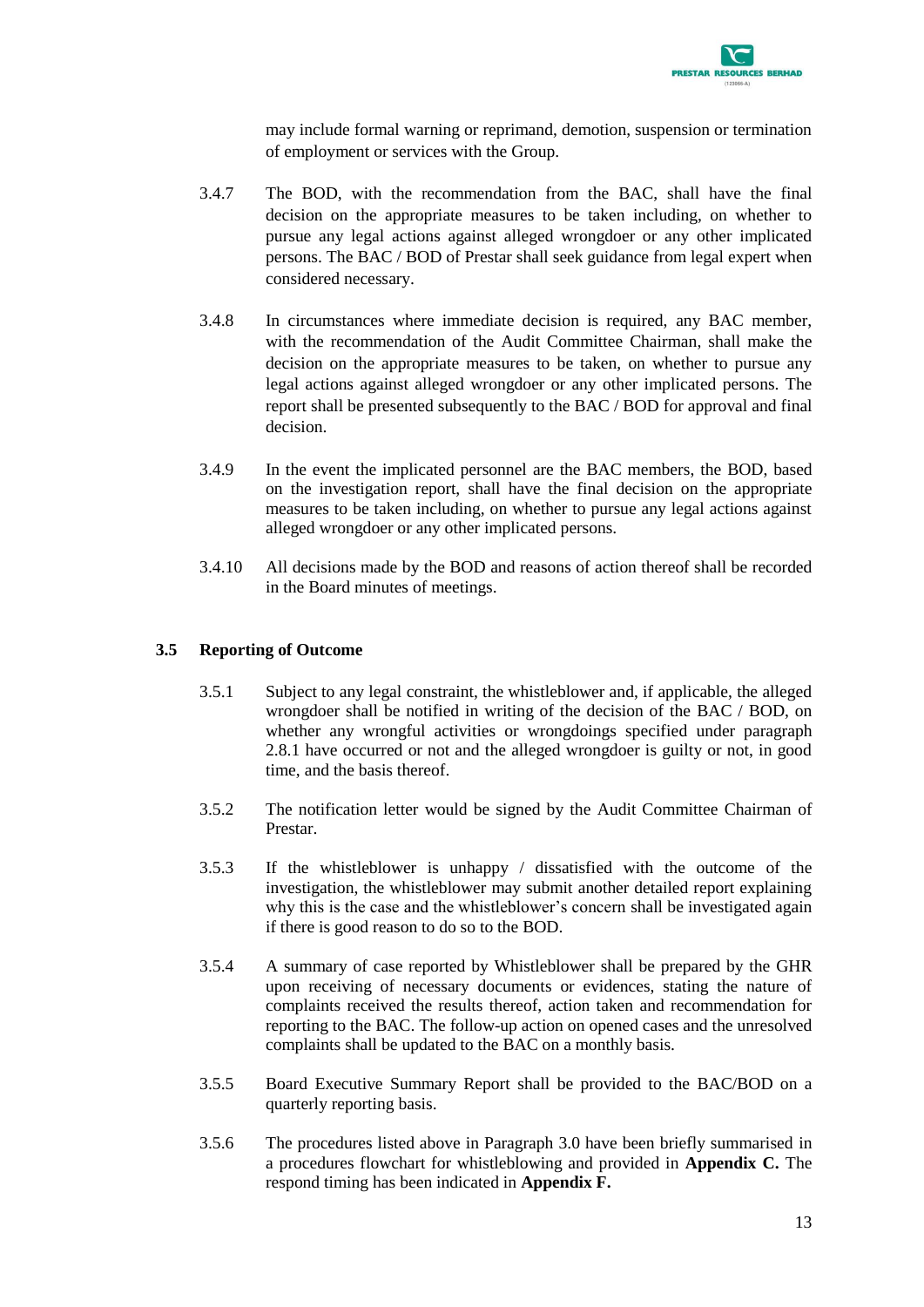

#### <span id="page-15-0"></span>**4.0 Rights of Person Implicated**

- 4.1 Employees of the Group or other persons who are implicated of wrong doings/ alleged wrongdoers shall be notified in good time of the allegation made against them provided that this notification does not impede the progress of the procedures for establishing the circumstances of the case.
- 4.2 All alleged wrongdoers shall be given the opportunity to put forward their comments during the investigation in keeping with the principle respect for the "right to have a fair hearing", as interpreted by the law.
- 4.3 All alleged wrongdoers have the duty to attend and assist the investigation process.

#### <span id="page-15-1"></span>**5.0 External Disclosure**

- 5.1 If the procedures under the Whistleblowing Policy and Guidelines have been exhausted, or the whistleblower is still not satisfied with the response/outcome and reasonably believes that the information disclosed, and any allegation contained in it, are substantially true, he or she is at liberty to take the matter further by raising it with the relevant governmental, regulatory authorities and enforcement agencies in Malaysia or in the country concerned. External disclosure may further be made in case of an important and urgent public interest or required by the law.
- 5.2 Whilst the whistleblower is able to report issues externally, the whistleblower shall be aware that there is a difference between reporting internally through the letter or email, and externally. To report internally, the whistleblower may be suspicious that there is malpractice whereas to report externally, the whistleblower should have reasonable belief that malpractice has or is taking place and some evidence to support the report and, he or she believes that the framework shall not adequately dealt with the matter. External disclosures shall be made in good faith, in the belief that allegations are substantially true and there shall be no motive for personal gain.
- 5.3 The instrument of external reporting shall in reasonable opinion of the whistleblower is in balance with the relevant matter and there shall not be a less potentially damaging option available.
- 5.4 The whistleblower shall minimise the possible impact of his or her actions to the Group and to the people involved. The external party one considers disclosing information to, shall be a party which shall be able to effectively organise action against the alleged contravention.
- 5.5 An employee who makes an external complaint in good faith to any the relevant governmental, regulatory authorities and enforcement agencies in Malaysia or in the country concerned after exhausting the Group's existing internal procedure shall be protected against victimisation or other adverse treatment.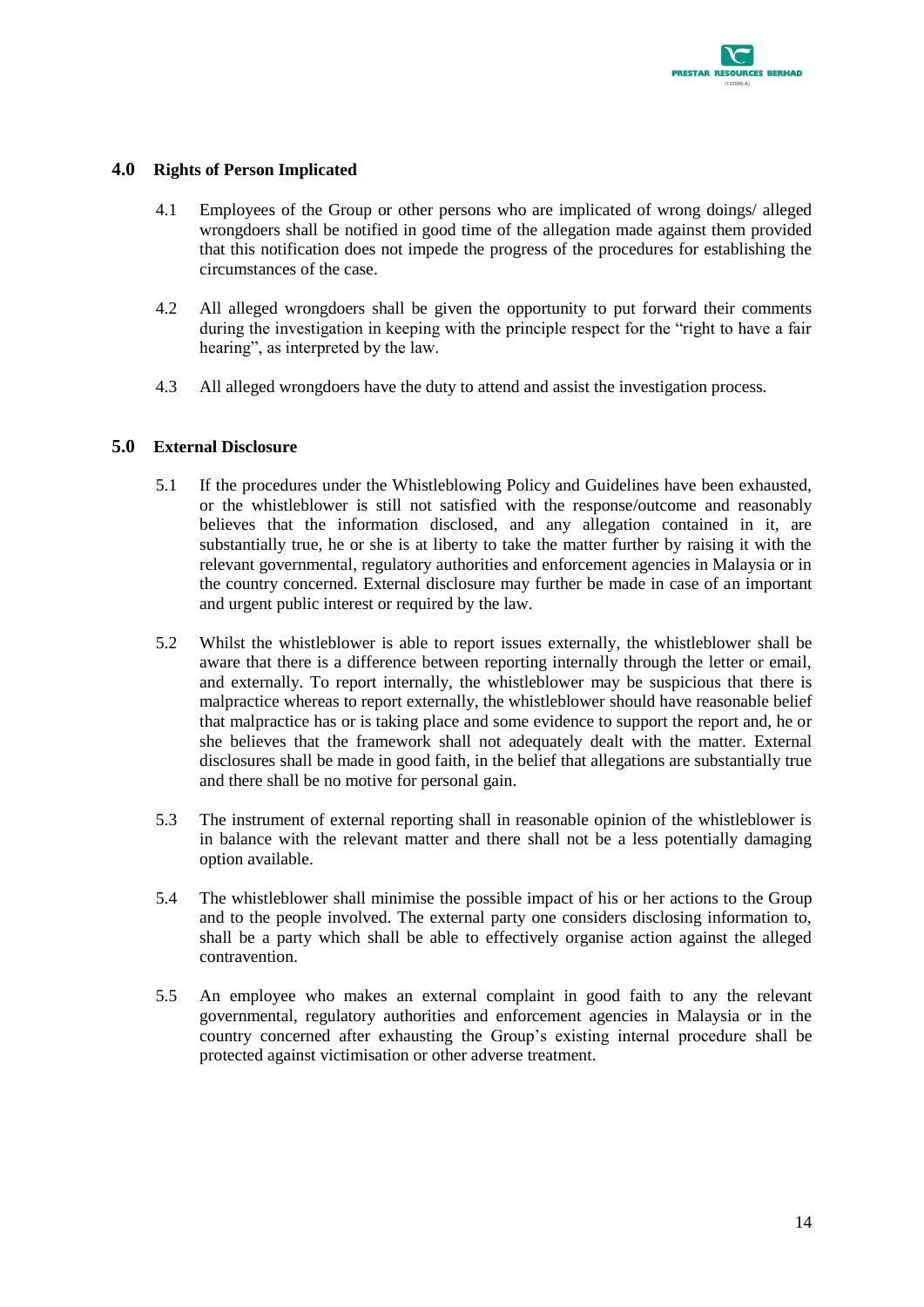

#### <span id="page-16-0"></span>**6.0 Time Limits and Retention of Records**

- 6.1 Time limits shall be allocated for each stage of the procedure. If the time limits pass without any satisfactory action being taken, the concerns shall be raised at the next level. (Please refer **Appendix F: Respond Timing** for further details).
- 6.2 All records relating to any whistleblower case(s) and its related investigation report, if any shall be retained for a minimum period of seven (7) years.
- 6.3 All records shall be maintained in good condition to protect evidence and avoid legal repercussions at dedicated place as allocated by the Audit Committee Chairman.
- 6.4 All records shall be treated as confidential and only designated personnel as assigned by the Audit Committee Chairman shall have the accessibility of the records.

#### <span id="page-16-1"></span>**7.0 Privacy**

7.1 Prestar is committed to protect the privacy of the persons involved to the fullest extent possible and in accordance with applicable laws. Any personal data obtained through or as part of this Guidelines, shall only be used for the purposes explained in this Guidelines and shall only be provided to those who have a need to know these data for these purposes or to comply with the law or an important public interest.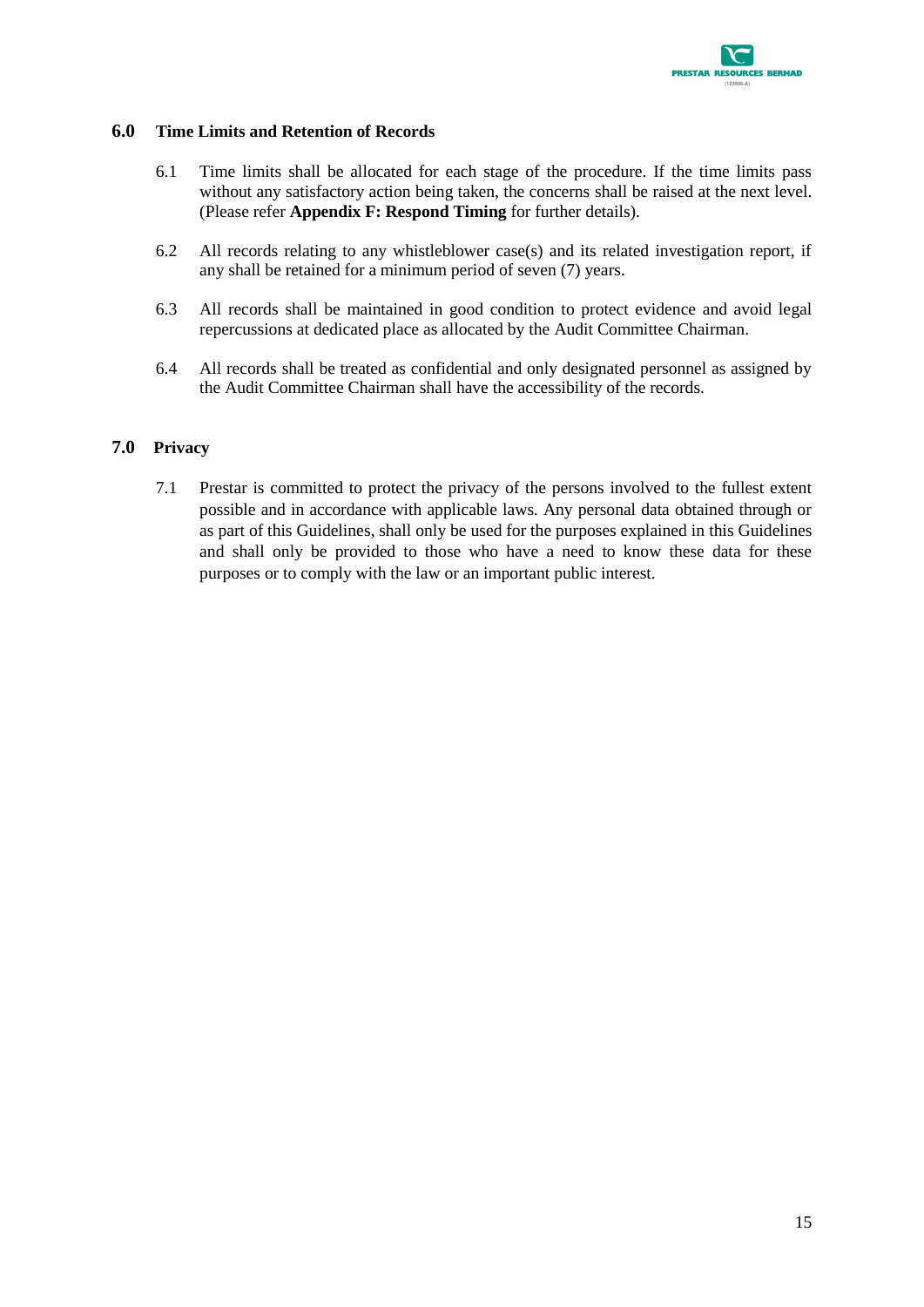

## <span id="page-17-0"></span>**APPENDIX A: EXAMPLE FORMAT OF REPORT TO BE USED BY WHISTLEBLOWER**

| No.      | <b>Questionnaires</b>                                                                                                        |                | <b>Remark</b>                              |
|----------|------------------------------------------------------------------------------------------------------------------------------|----------------|--------------------------------------------|
| 1.       | <b>General</b>                                                                                                               |                |                                            |
| a)       | Do you wish to remain anonymous within<br>Prestar Group                                                                      | $\mathcal{L}$  | Yes / No                                   |
| 2.       | <b>Personal information</b>                                                                                                  |                |                                            |
| a)       | Your name                                                                                                                    |                |                                            |
| b)       | Your preferred phone number                                                                                                  |                |                                            |
| c)       | Your preferred e-mail address                                                                                                |                |                                            |
| $\rm d)$ | Best time and method for communication with<br>you                                                                           |                | Time:<br>Method: Phone / E-mail / Physical |
| 3.       | <b>Report of contravention</b>                                                                                               |                |                                            |
| a)       | What is the concern you want to report / nature :<br>of the wrong doing                                                      |                |                                            |
| b)       | Do you have a serious suspicion or are you sure :                                                                            |                | Serious suspicion / I am sure              |
| c)       | Date of the wrongdoing occur or may occur                                                                                    |                |                                            |
| $\rm d$  | Where did it occur $/$ time and place of its :<br>occurrence                                                                 |                |                                            |
| e)       | Who is, in your opinion, the person involved $\ell$ :<br>the identity of the alleged wrongdoer                               |                |                                            |
| f)       | What is, in your opinion, the potential damage<br>(financially or otherwise) to Prestar Group or<br>other interested parties |                |                                            |
| g)       | Do you think it may happen again                                                                                             | $\ddot{\cdot}$ | Yes, when and why / No, why                |
| 4.       | <b>Personal action</b>                                                                                                       |                |                                            |
| a)       | How did you become aware of the situation                                                                                    |                |                                            |
| b)       | Do you know of any other person(s) who are<br>aware of the situation, not being personally<br>involved                       |                | Yes / No                                   |
| c)       | Do you have any evidence, which can be handed :<br>over e.g. documentary evidence?                                           |                | Yes / No                                   |
| 5.       | <b>Additional information</b>                                                                                                |                |                                            |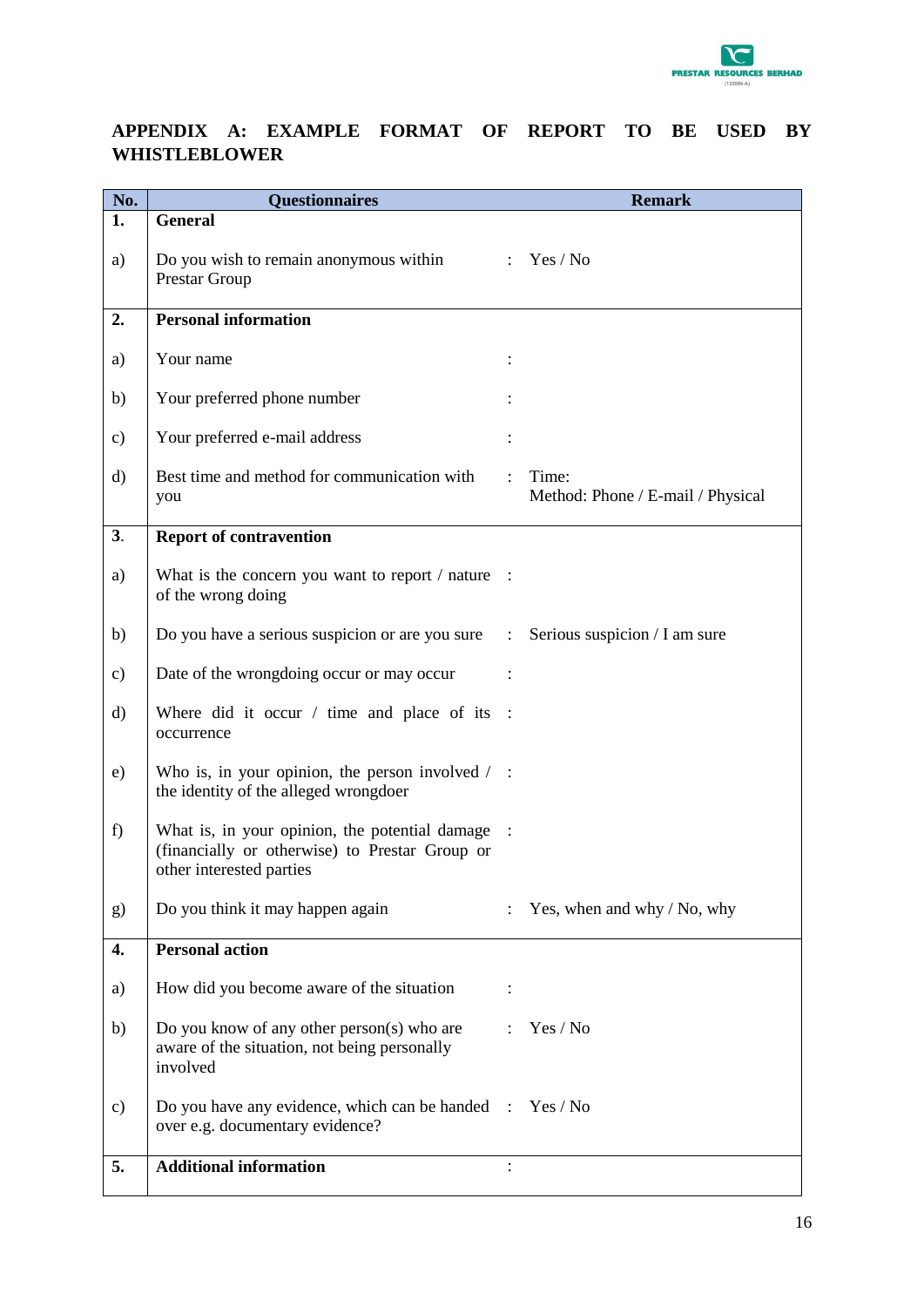

| $\blacksquare$<br>ĸ<br>T10. | ionnaires<br><b>D</b> iest | <b>INCHIMAL IN</b> |
|-----------------------------|----------------------------|--------------------|
|                             |                            |                    |

### <span id="page-18-0"></span>**APPENDIX B: WHISTLEBLOWING REPORTING STRUCTURE**



- **Note A :** The whistleblower can also directly write to the BOD when he or she has a reasonable belief that there is serious malpractice relating to any of the wrongful activities or wrongdoings specified in paragraph 2.8.1 and it may not be adequately dealt with by reporting to the Audit Committee Chairman.
- Note B **:** If the whistleblower's disclosure implicates the Senior Management and Board Members, the Audit Committee Chairman shall report directly to the BOD.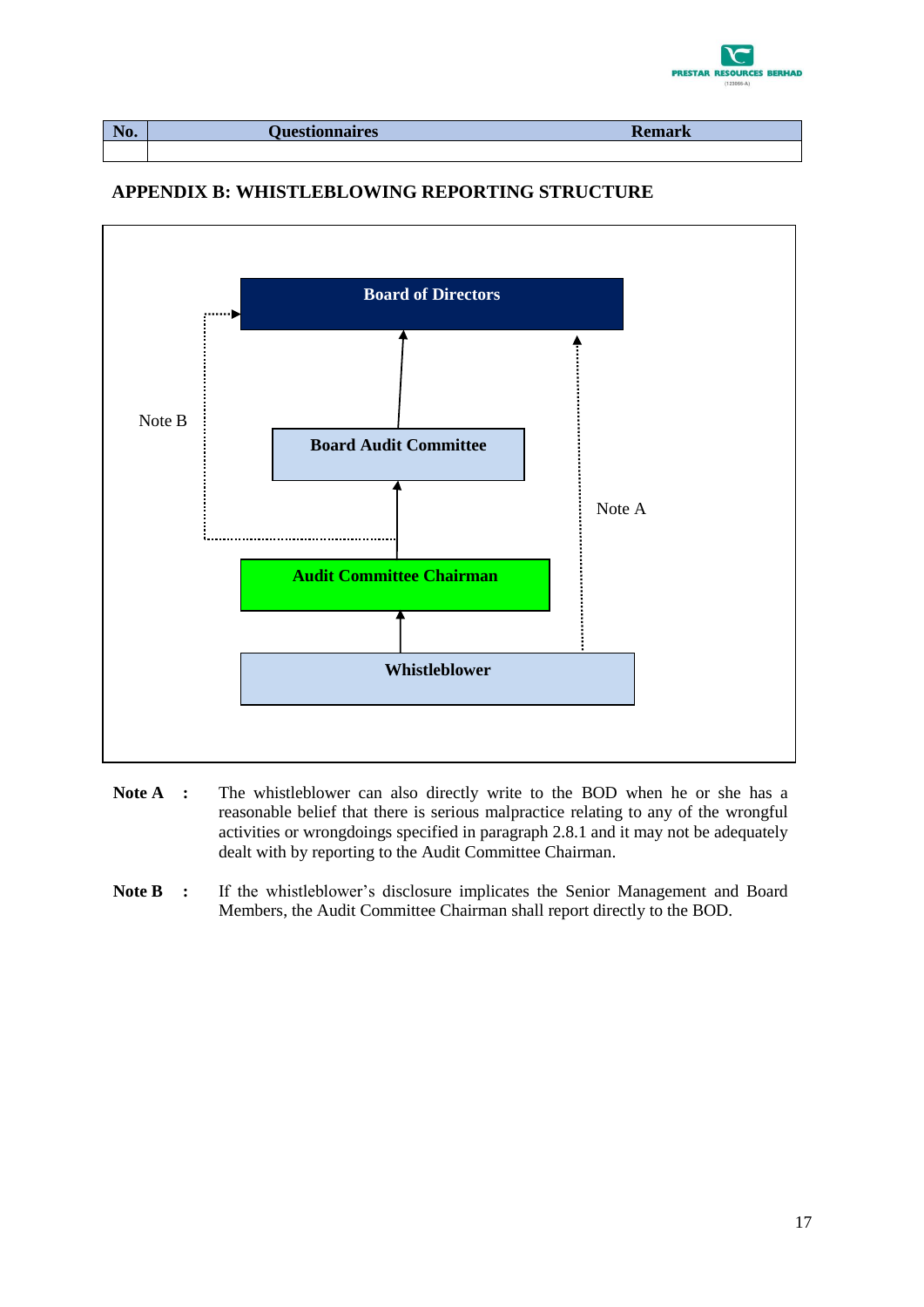

## <span id="page-19-0"></span>**APPENDIX C: REPORTING PROCESS AND PROCEDURES FLOWCHART FOR WHISTLEBLOWING**

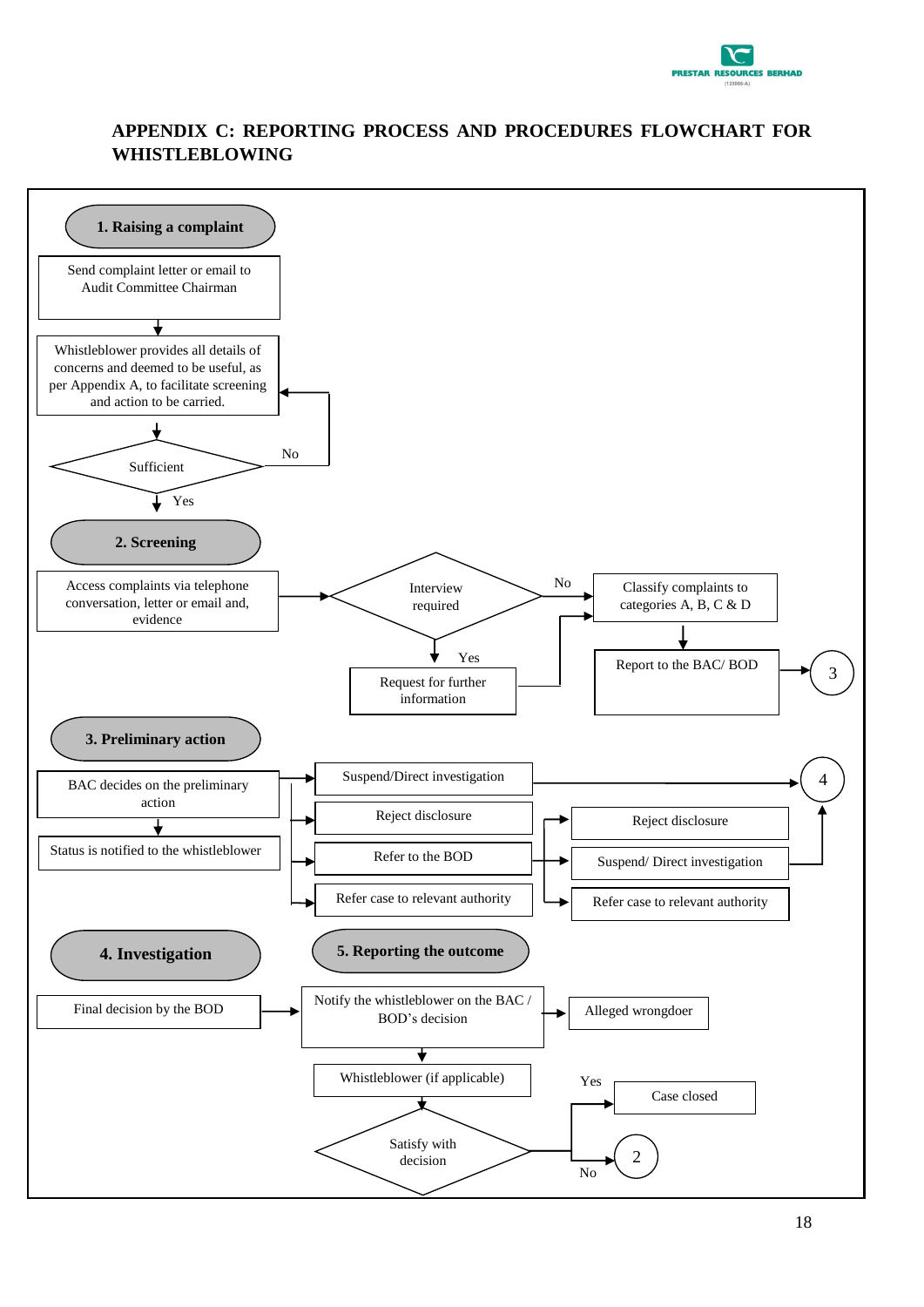

## <span id="page-20-0"></span>**APPENDIX D: ROLE AND RESPONSIBILITIES**

| Role             | <b>Responsibilities</b>                                                                                                                                                                                                                         |
|------------------|-------------------------------------------------------------------------------------------------------------------------------------------------------------------------------------------------------------------------------------------------|
| <b>Board of</b>  | Issue policy and communicating the requirements of the policy;<br>٠                                                                                                                                                                             |
| <b>Directors</b> | Maintain oversight of any major issue arising from the policy and or other<br>٠<br>enquires into the conduct of this guideline; and                                                                                                             |
|                  | Review preliminary reports and establish whether there are any grounds for<br>٠<br>further action.                                                                                                                                              |
|                  | Final decision on the investigation matters.<br>٠                                                                                                                                                                                               |
|                  | (The BOD may delegate some of the above responsibilities to any Board<br>committees as deemed appropriate).                                                                                                                                     |
|                  |                                                                                                                                                                                                                                                 |
| <b>BAC</b>       | $\blacksquare$<br>Act as a support to the BOD;                                                                                                                                                                                                  |
|                  | Review preliminary reports and establish whether there are any grounds for<br>$\blacksquare$<br>further action;                                                                                                                                 |
|                  | $\blacksquare$<br>For issues that require immediate attention, make decision on the corrective<br>or remedial actions, or (as the case may be) disciplinary actions or to pursue<br>any legal actions, to be taken; when required;              |
|                  | Provide recommendation of matters to be investigation when required;<br>$\blacksquare$                                                                                                                                                          |
|                  | Be accessible to persons who wish to discuss any matter raised in or in<br>٠<br>connection with a report;                                                                                                                                       |
|                  | Review and report to the BOD on the results of the investigations and<br>$\blacksquare$<br>recommendations for corrective or remedial actions, or (as the case may be)<br>disciplinary actions or to pursue any legal actions, to be taken; and |
|                  | Timely submission of Board Executive Summary reports on a quarterly basis<br>$\blacksquare$<br>to the BOD.                                                                                                                                      |
| <b>CEO</b>       | Administer and monitor the implementation and compliance of the policy and<br>$\blacksquare$<br>guidelines; and                                                                                                                                 |
|                  | Ensure that the corrective or remedial actions recommended by the BAC/<br>п<br>BOD are promptly executed.                                                                                                                                       |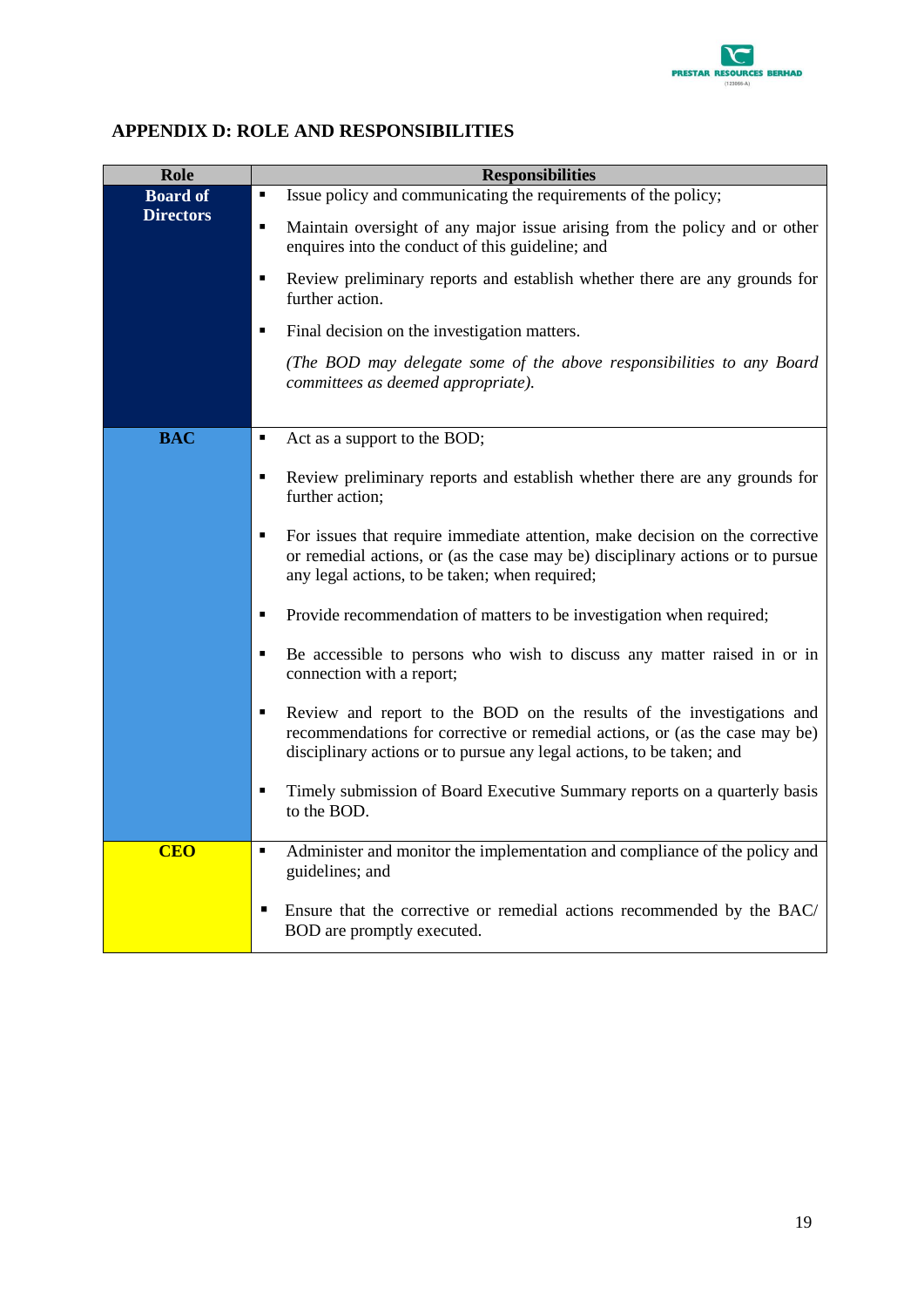

## **APPENDIX D: ROLE AND RESPONSIBILITIES (cont'd)**

| Role                                           | <b>Responsibilities</b>                                                                                                                                           |
|------------------------------------------------|-------------------------------------------------------------------------------------------------------------------------------------------------------------------|
| <b>Management</b>                              | Maintain awareness on the latest development and trends of whistleblowing<br>$\blacksquare$<br>policy and guidelines; and                                         |
|                                                | Provide continuous education process.<br>$\blacksquare$                                                                                                           |
| <b>Group HR &amp;</b><br><b>Administration</b> | Promptly receive, record (if the disclosure is made orally), and refer to the<br>٠<br>BAC, a report and any matter arising there from or in connection therewith; |
|                                                | Ensure that documents related to reports are retained in a safe, secure and<br>$\blacksquare$<br>proper manner;                                                   |
|                                                | Attend, in confidence, to inquiries about this policy and provide informal<br>advice to persons who are considering making a disclosure under this policy;<br>and |
|                                                | Timely submission of whistleblowing report with a summary of cases<br>п<br>received from whistleblower upon obtaining necessary documents &<br>evidences.         |
|                                                | Timely update to the BAC/ BOD on the status of follow-up action and<br>$\blacksquare$<br>unresolved complaints.                                                   |
| Whistleblower                                  | The make a report orally or in writing and submit it to the Audit Committee<br>٠<br>Chairman, if necessary;                                                       |
|                                                | To assist in the information/evidence gathering stage;<br>п                                                                                                       |
|                                                | To assist in the investigation/domestic inquiry stage if required; and<br>п                                                                                       |
|                                                | To appear as a witness if required.<br>п                                                                                                                          |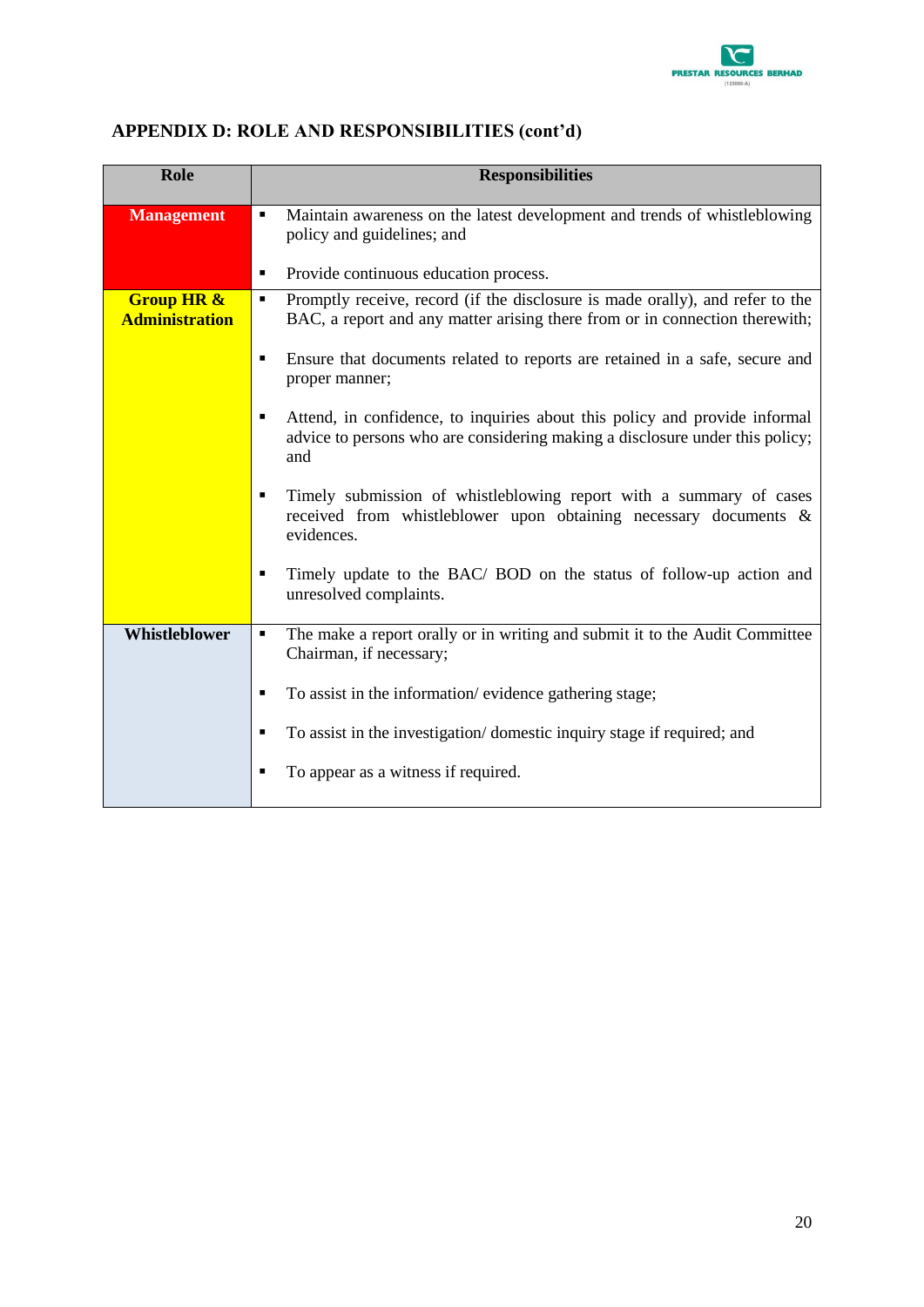

| <b>Category</b> | <b>Complaints</b><br>rating | <b>Description</b>                                                                                                                                                                                                                                                                                                                                                                                                                                                                                                                                                                                                                                                                                                                          |
|-----------------|-----------------------------|---------------------------------------------------------------------------------------------------------------------------------------------------------------------------------------------------------------------------------------------------------------------------------------------------------------------------------------------------------------------------------------------------------------------------------------------------------------------------------------------------------------------------------------------------------------------------------------------------------------------------------------------------------------------------------------------------------------------------------------------|
| A               | <b>Extreme</b>              | The complaints if not addressed immediately, could result in (but<br>٠<br>not limited to):<br>material financial losses to the Group;<br>negative public image that could disrupt the business<br>operations for a long period of time or result in long term/<br>permanent damage to the business reputation;<br>adverse local and/or international media coverage;<br>$-$<br>closure of business operations;<br>$-$<br>adverse impact to the share price; and<br>$-$<br>issues could result in serious reprimand and/or material<br>penalty from authority.<br>Sustained significant adverse impact that would require hard work<br>п<br>from Management to manage the issue.<br>Complaints against Directors and Senior Management.<br>Е |
| B               | High                        | The complaints if not addressed within the reasonable period of<br>٠<br>time, could result in (but not limited to):<br>material financial losses to individual Company within the<br>Group;<br>negative public image that could disrupt the business<br>operations for a certain period of time or result in temporary<br>damage to the business's reputation;<br>negative local media coverage;<br>$\overline{\phantom{0}}$<br>temporary closure of business operations; and<br>$-$<br>issues could result in issuances of warning letters from the<br>authority.<br>Sustained negative impact that would require some work /<br>٠<br>planning from Management to manage the issue.<br>The issue is ongoing.                               |
| $\mathbf C$     | <b>Medium</b>               | The complaints if not addressed within the reasonable period of<br>٠<br>time, could result in (but not limited to):<br>minimal financial losses;<br>unfavourable information that could disrupt the business<br>routine;<br>intra-industry knowledge; and<br>issues could result in issuances of verbal warning from the<br>authority.<br>Impact can be absorbed / managed with minimum management<br>$\blacksquare$<br>effort.<br>Issues can be resolved without the need to have an investigation.<br>п                                                                                                                                                                                                                                   |
| D               | <b>Personal</b>             | individual's<br>Personal<br>grievances<br>٠<br>concerning<br>and<br>an<br>terms                                                                                                                                                                                                                                                                                                                                                                                                                                                                                                                                                                                                                                                             |

conditions of employment, or other aspects of the working relationship, complaints of bullying, or disciplinary matters.

**grievances**

## <span id="page-22-0"></span>**APPENDIX E: COMPLAINTS CATEGORIES DESCRIPTION**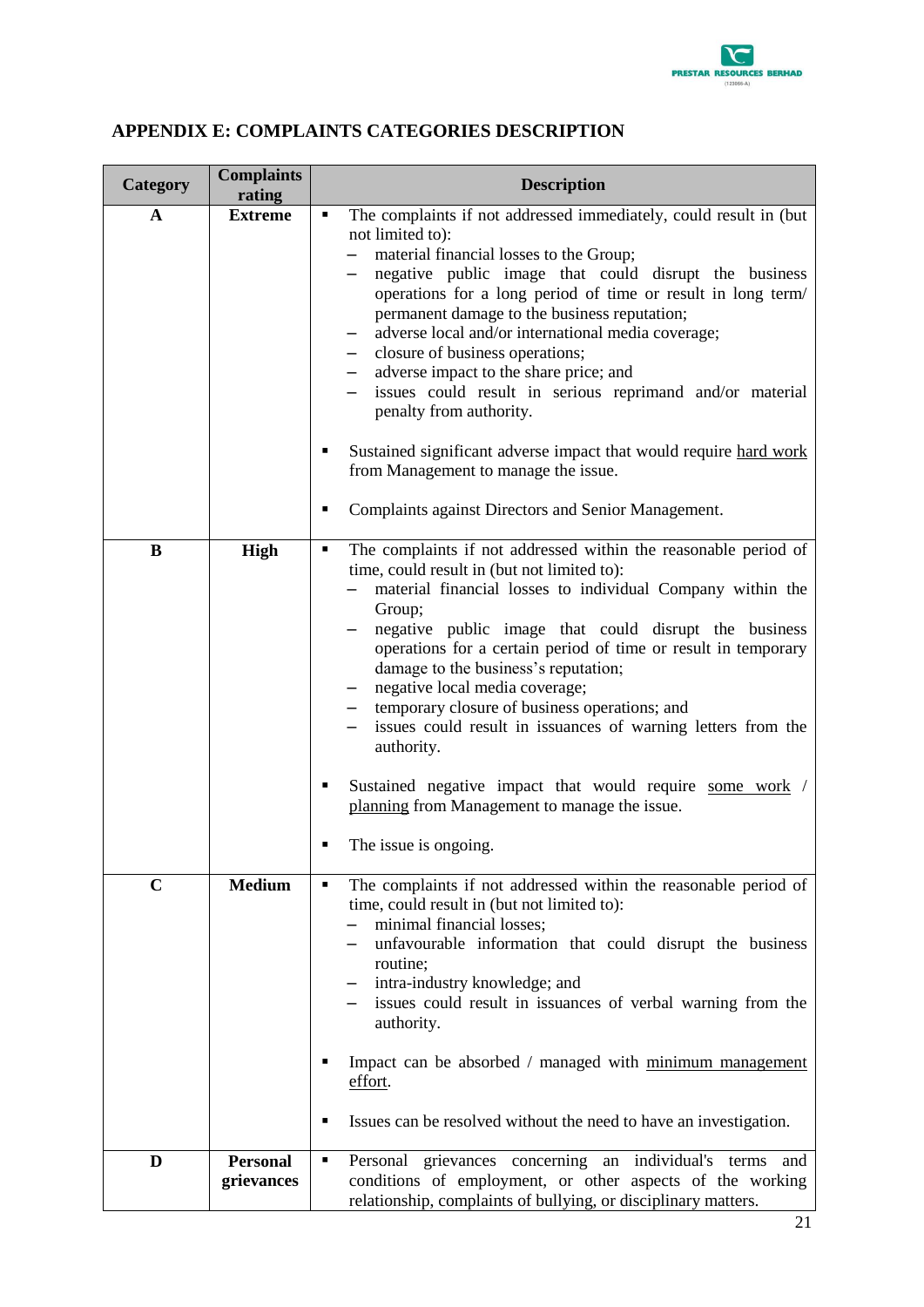

| <b>Category</b> | <b>Complaints</b><br>rating | <b>Description</b>                                                                                                                                                                             |
|-----------------|-----------------------------|------------------------------------------------------------------------------------------------------------------------------------------------------------------------------------------------|
|                 |                             | The complainant shall be advised to direct the abovementioned<br>п<br>issues to the following designated personnel:<br>$-$ Group HR & Administration<br><b>GFD</b><br><b>GED</b><br><b>GMD</b> |

The above list is not conclusive and may require the Audit Committee Chairman together with the BAC / BOD to exercise judgement to decide on the seriousness of the complaints.